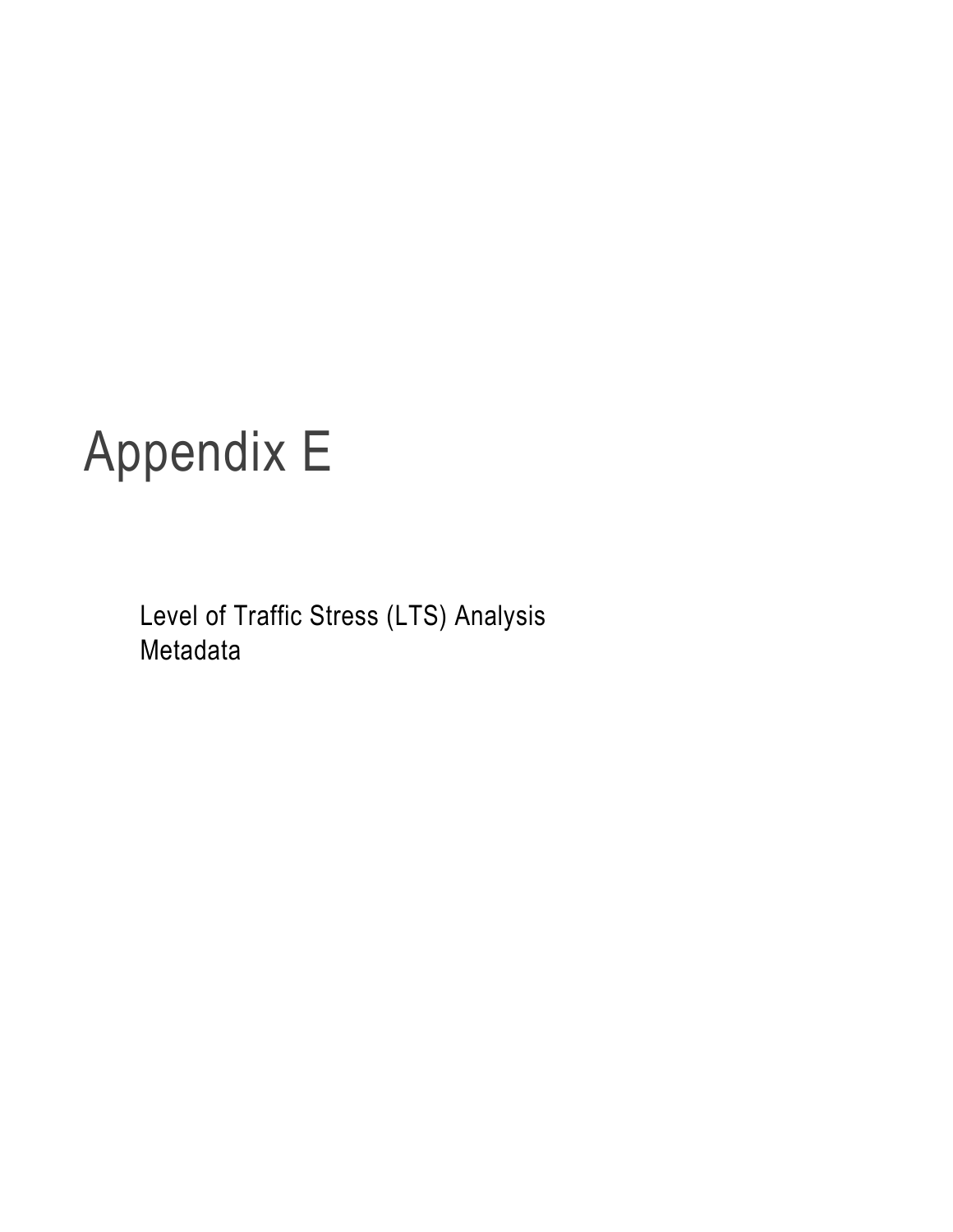# **BIKE\_ROUTES**

**Tags**

SANDAG, San Diego, Bike, Bike Routes, Bike Facilities, Bike Network, Bike Map, Go By Bike

# **Summary:**

Existing (2015) Bike facilities in the San Diego Region. This dataset was developed for the primary purpose of updating the SANDAG San Diego Regional Bike Map and the interactive bike map on the iCommute website.

**Feature Type:** Line

**Number of Records:** 15815

**Publication Date:** 2015-04-10

**Date of Data (Temporal Period Extent):** 2015-04-01

**Extent:** San Diego Region.

Extent in Longitude Latitude

**North** 33.435499 **South** 32.537685 **West** -117.594319 **East** -116.508519

Extent in the item's coordinate system

**North** 2102186.000008 **South** 1778032.009866 **West** 6151525.999974 **East** 6481995.000124

# **Description:**

This dataset uses the SanGIS Roads\_All layer as the basis for the linear features. SANDAG obtained input on bike network data from local jurisdictions in 2014 and consolidated the data into a regional dataset. Additional updates were performed in 2015 including adding facility classification types and updating elevation values. Features were also segmented to account for changes in facility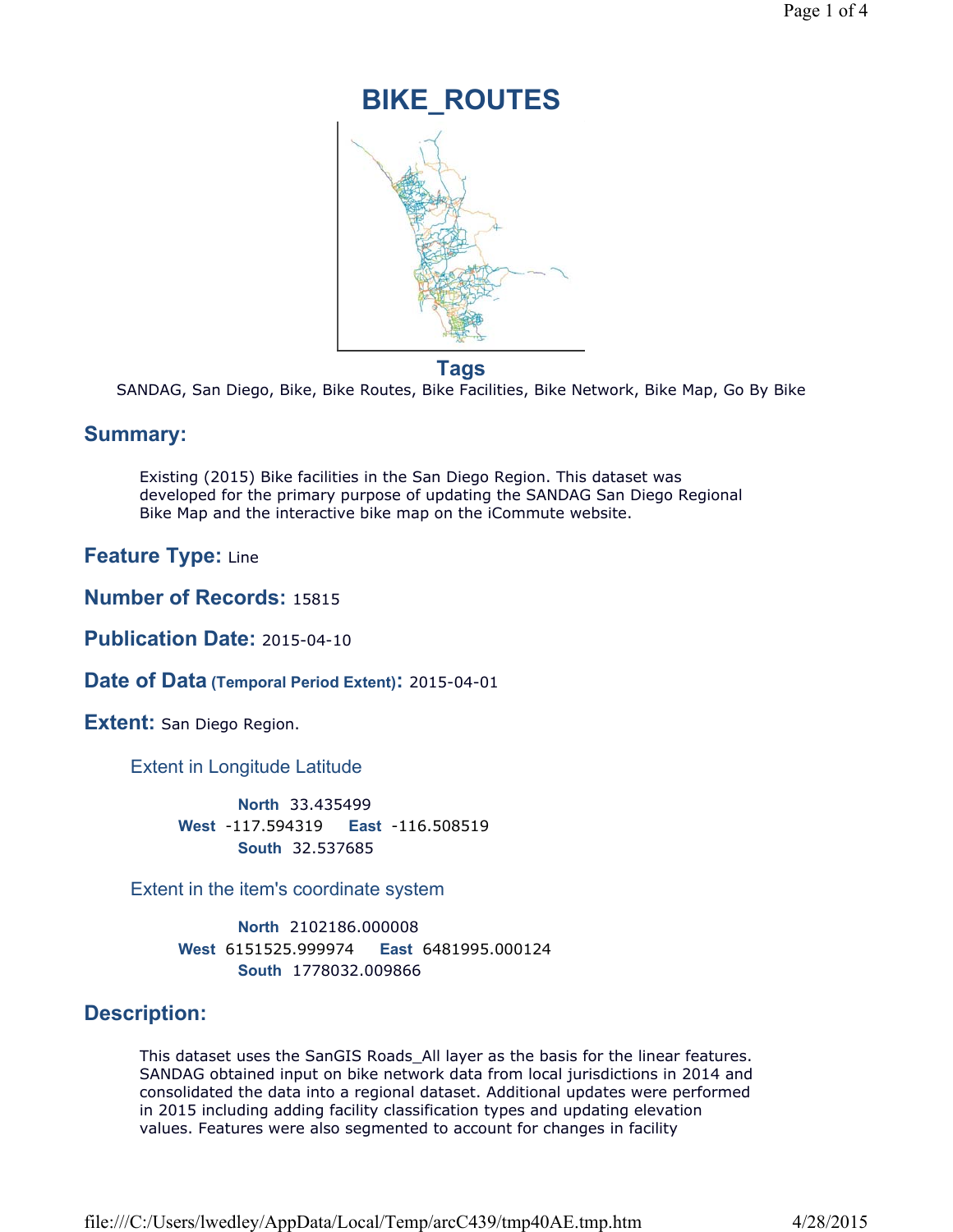characteristics and to add jurisdiction names. For specific information regarding the status of bike facilities represented in the data, please contact bike planning staff for the respective local jurisdictions.

This dataset is available for viewing in an interactive web map. Visit SANDAG's homepage at www.sandag.organd navigate on the left panel to find "iCommute" under Services. In the new webpage that opens, the Bike Map is available under the "bike to work" section.

# **Credits:**

SANDAG Technical Services - GIS

#### **Use Limitation:**

*Please read the SANDAG Data Disclaimerfirst before using SANDAG GIS data.*

# **Topics and Keywords**

Topic Categories: Transportation

Themes:

Bike, Bike Routes, Bike Facilities, Bike Network, Bike Map

Places:

San Diego, San Diego County, San Diego Region

# **Resource Details:**

| Status:                           | On Going   |
|-----------------------------------|------------|
| Type:                             | Vector     |
| <b>Update Frequency: Annually</b> |            |
| <b>Next Update:</b>               | 2016-04-01 |

# **Spatial Reference System:**

Type: Projected Reference: GCS\_North\_American\_1983 Projection: NAD\_1983\_StatePlane\_California\_VI\_FIPS\_0406\_Feet

Identifier: 2230 Codespace: EPSG Version: 7.11.2

# **Contacts:**

Point of Contact

Pat Landrum, GIS Manager SANDAG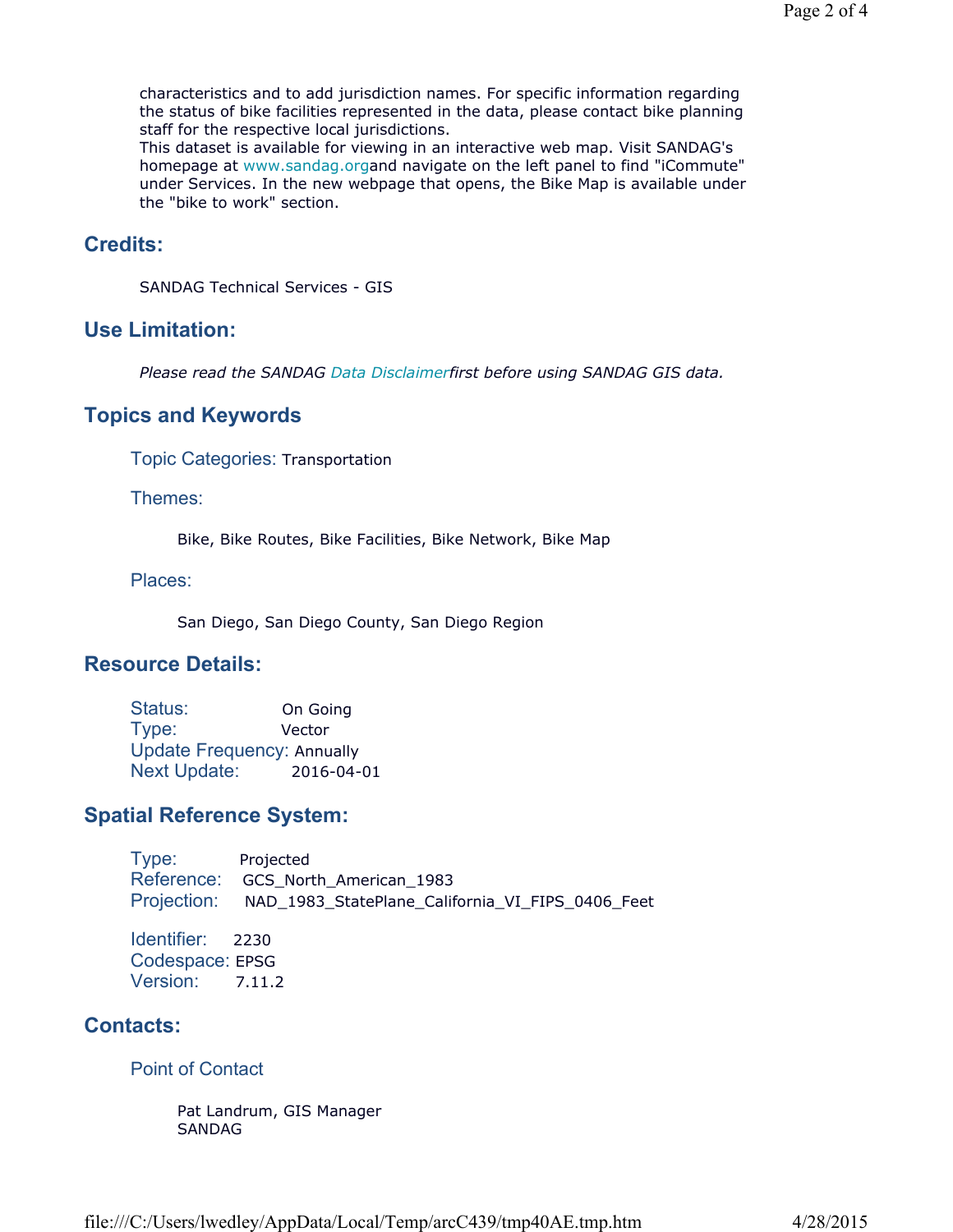401 B Street, Suite 800 San Diego, CA. 92101

Pat.Landrum@sandag.org (619) 595-5602

#### **Distributor**

**SanGIS** 5510 Overland Ave, Suite 230 San Diego, CA. 92123 webmaster@sangis.org (858) 874-7000

# **Distribution Ordering Instructions:**

Visit the San Diego Regional Data Warehouse at: http://rdw.sandag.org/

Click "Accept" at the bottom of the GIS Data End User Agreement. This dataset, labeled "BIKE\_ROUTES", is available for download under the "Transportation" category.

# **Online Ordering Description:**

Downloadable as a shapefile.

# **Fields:**

#### Overview:

This dataset is a spatial representation of San Diego County's bicycle network based on San Diego County road network data. Significant attribute fields in this dataset are the RD20FULL, ROUTE, Jurisdiction, and Max\_Elev fields. RD20FULL represents the road linear features and corresponding names based on the SanGIS Roads\_All layer. ROUTE signifies the linear features for the bicycle network, as defined by class (see ROUTE attribute details for information on the bicycle classes). Jurisdiction delineates which jurisdiction each bike segment falls within. Max\_Elev is the highest elevation along the linear segment.

#### Citation:

Information on bicycle facility classifications is available from the Highway Design Manual at:

http://www.dot.ca.gov/hq/oppd/hdm/pdf/english/chp1000.pdf

\_\_**FID (OID)** 

Internal feature number.

**Shape (Geometry)**  Feature geometry.

**RD20FULL (String)**  SanGIS road names.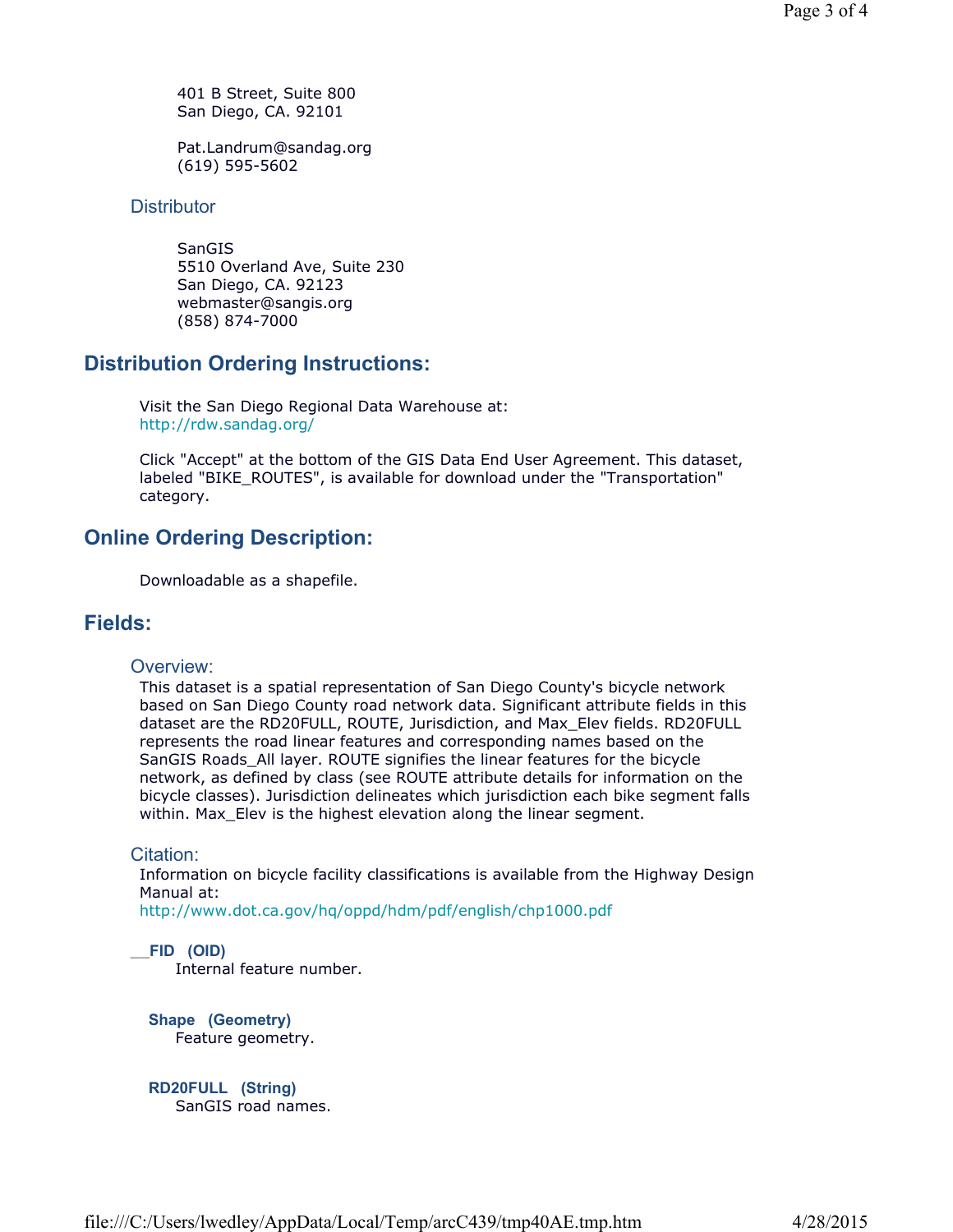#### **ROUTE (Double)**

From-To Bike Facility Classification.

Bike Network Class Descriptions:

- $1 =$  Multi Use Path
- $2 = Bike$  Lane
- 3 = Bike Route
- 6 = Freeway Shoulder Bicycle Access
- 8 = Other Suggested Routes
- 15 = Bikeways Coming Soon

# **JURISDICTI (String)**

# **Max\_Elev (Double)**

Highest elevation along linear segment. The elevation values were derived from the Esri World Elevation Terrain Data Service using the 3D Analyst --> Functional Surface --> Add Surface Information tool in ArcToolbox.

**ROUTE\_CLAS (String) SHAPE\_LEN (Double)** 

#### **Metadata Last Update:** 2015-04-28

Regional GIS Data Warehouse (RGDW) Publication Stylesheet 1.4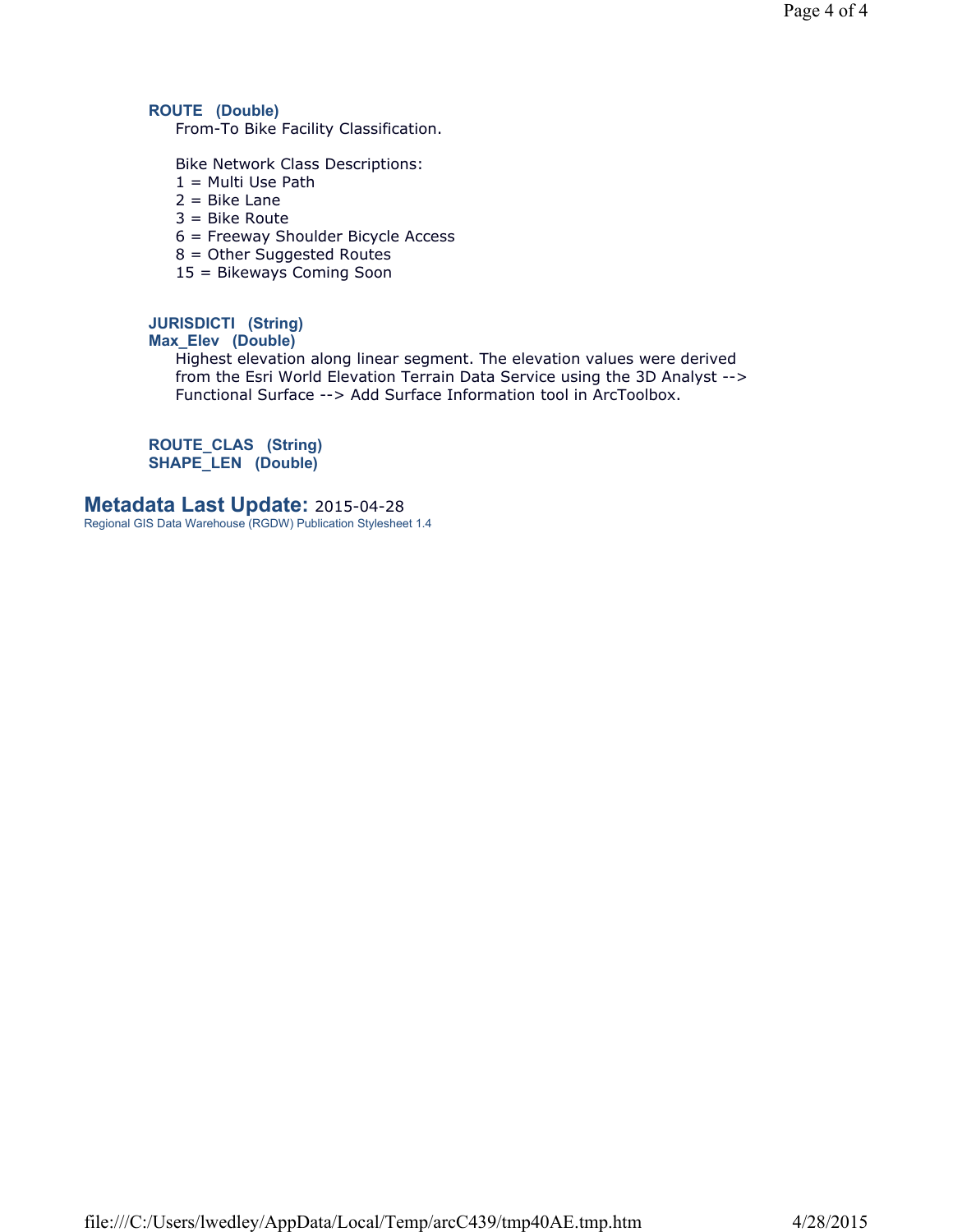# **CMTY\_GENERAL\_PLAN\_CIRC\_ELEM\_CN**



#### **Tags**

Mobility Element, CE, Circulation Element, Transportation, Automobile, County Road Network, State Roads, County Roads, Highways, General Plan

# **Summary:**

The Mobility Element provides a framework for a balanced, multi-modal transportation system for the movement of people and goods within the unincorporated areas of the County of San Diego. A balanced system uses multiple modes of travel including motor vehicles, public transportation, bicycles, pedestrians, and to a lesser extent, rail and air transportation. While the automobile is the predominant mode of travel in the unincorporated County due largely to its rural character, opportunities for increased mode choice are addressed in this Element.

**Feature Type:** Line

**Number of Records:** 755

**Publication Date:** 2011-08-11

**Date of Data (Temporal Period Extent):** 2011-08-11

**Extent: San Diego County** 

Extent in Longitude Latitude

**North** 33.466711 **South** 32.547745 **West** -117.593298 **East** -116.080492

#### Extent in the item's coordinate system

**North** 2113443.250090 **South** 1781687.124594 **West** 6151982.500513 **East** 6613360.999501

# **Description:**

The County of San Diego Community General Plan Circulation Element. The County of San Diego, Planning and Development Services is responsible for the General Plan for the unincorporated areas of the San Diego County . This plan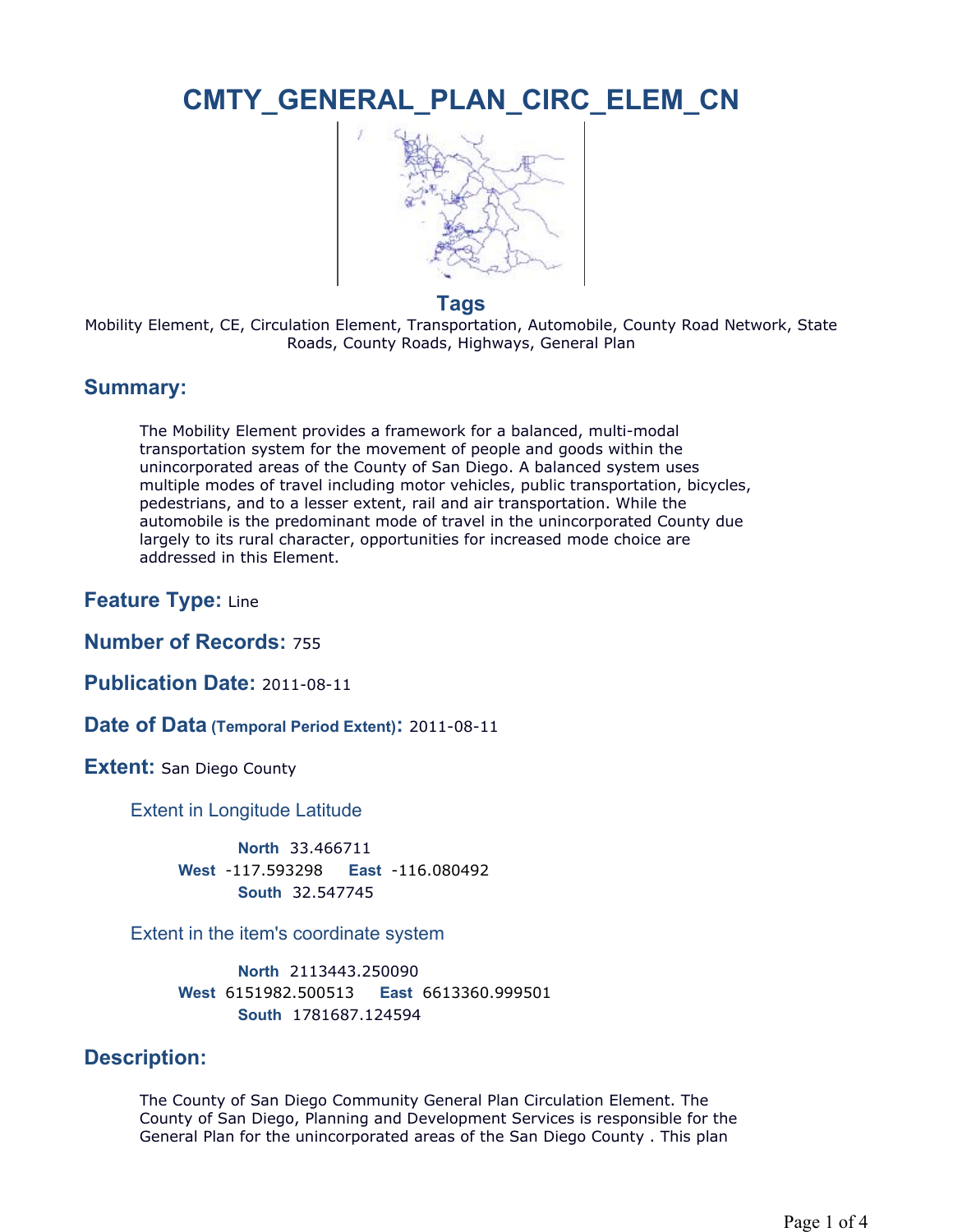includes the transportation section called the mobility element. The mobility element roads are defined as roads that are used as "corridors for public mobility and access which are planned to meet the needs of the existing and anticipated population of San Diego County." The Mobility Element includes several components including a description of the County's transportation network, the goals and policies that address the safe and efficient operation, maintenance, and management of the transportation network, and the Mobility Element Network Appendix, which depicts in map and matrix format the location of road network components. The goals and policies strive for a balanced multimodal transportation system with adequate capacity to support the land uses and development patterns in the Land Use Element of this General Plan. The Mobility Element identifies the County road network, much of which currently exists, to be developed in the unincorporated County during the implementation of this General Plan so that future rights-of-way can be preserved for future motorized and non?motorized roadway purposes. This network includes County and State roads that form the backbone of a regional network providing movement within and between communities in the unincorporated County. Interstate highways, as with State roads and highways, are managed and maintained by the California Department of Transportation (Caltrans). While the Mobility Element network map indicates some roadways within city boundaries, the County has no jurisdiction over roads in these cities. When applicable, the Mobility Element road network has been coordinated with adjacent cities to ensure consistency to the extent feasible.

For a comprehensive description of the County of San Diego General Plan, and the associated Mobility Element, refer to:

http://www.sdcounty.ca.gov/pds/generalplan.html

# **Credits:**

County of San Diego, Planning and Development Services, LUEG-GIS Service

# **Use Limitation:**

THIS MAP/DATA IS PROVIDED WITHOUT WARRANTY OF ANY KIND, EITHER EXPRESS OR IMPLIED, INCLUDING BUT NOT LIMITED TO, THE IMPLIED WARRANTIES OF MERCHANTABILITY AND FITNESS FOR A PARTICULAR PURPOSE. Note: This product may contain information from the SANDAG Regional Information System which cannot be reproduced without the written permission of SANDAG. This product may contain information reproduced with permission granted by Rand McNally & Company® to SanGIS. This map is copyrighted by Rand McNally & Company®. It is unlawful to copy or reproduce all or any part thereof, whether for personal use or resale, without the prior, written permission of Rand McNally & Company®. Copyright SanGIS 2011 - All Rights Reserved. Full text of this legal notice can be found at:http://www.sangis.org/Legal\_Notice.htm

# **Topics and Keywords**

Topic Categories: Planning Cadastral Society Transportation

Themes:

mobility element, CE, Circulation Element, Transportation, Automobile, County Road Network, State Roads, County Roads, Highways, General Plan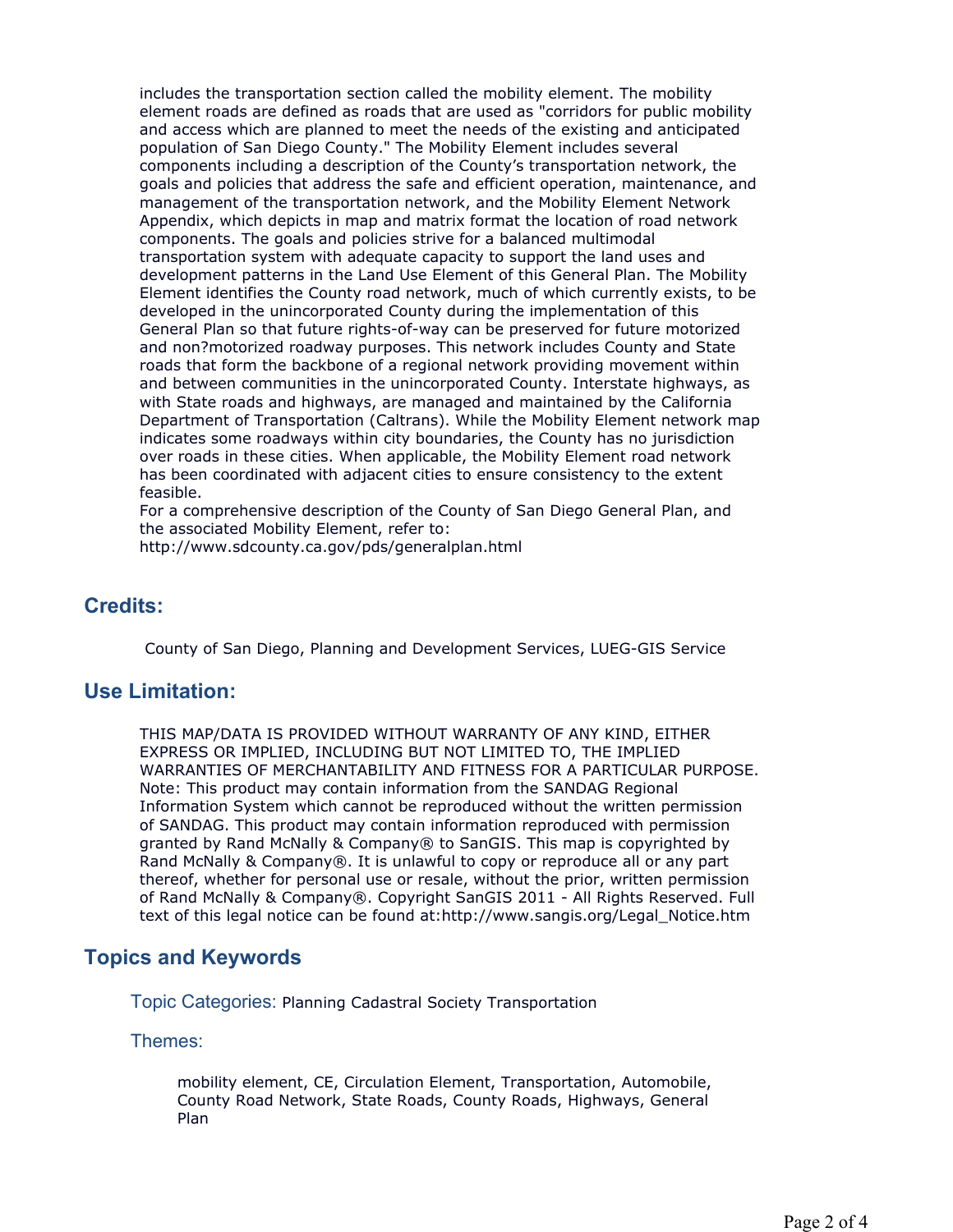Places:

County of San Diego, California

# **Resource Details:**

Status: On Going Type: Vector Update Frequency: As Needed Next Update: Not specified

# **Spatial Reference System:**

Type: Projected Reference: GCS\_North\_American\_1983 Projection: NAD\_1983\_StatePlane\_California\_VI\_FIPS\_0406\_Feet

Identifier: 2230 Codespace: EPSG Version: 7.9.4

# **Contacts:**

#### Point of Contact

Jason Batchelor, GIS Coordinator, Point of Contact County of San Diego, Planning & Development Services, LUEG-GIS Service 5510 Overland Ave, Suite 310 San Diego, California. 92123

Jason.Batchelor@sdcounty.ca.gov (858) 602-8152

**Distributor** 

**SanGIS** 5510 Overland Ave, Suite 230 San Diego, California. 92123 SanGIS webmaster@sangis.org 858) 874-7000

# **Distribution Ordering Instructions:**

Refer to SanGIS website (http://www.sangis.org/services/index.html) to obtain further information on mapping and data extraction services available from SanGIS.

# **Online Ordering Description:**

Downloadable as a Shapefile from http://www.sangis.org/download/index.html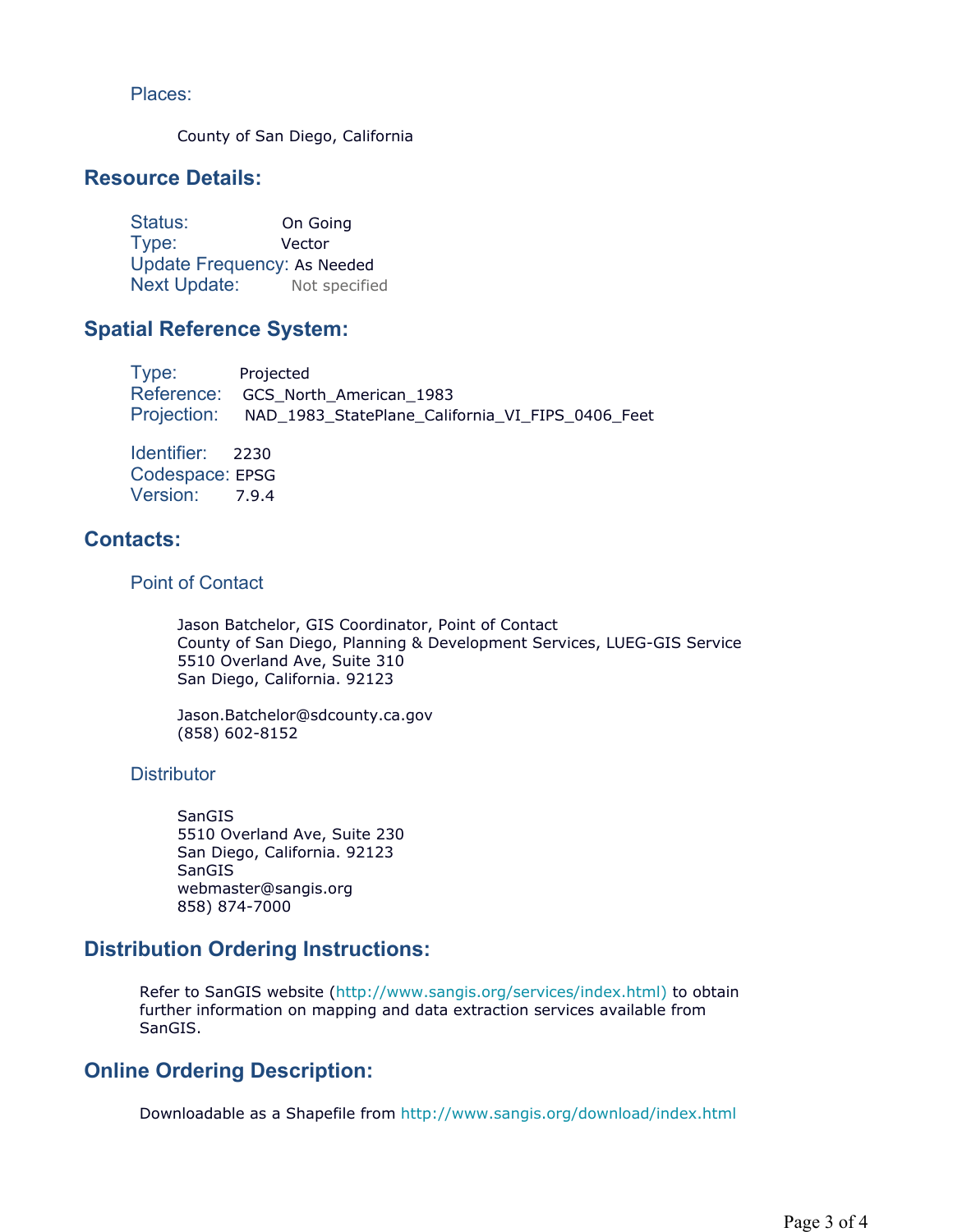# **Fields:**

#### Overview:

The County of San Diego Community General Plan Circulation Element. This layer represents he mobility element of the General Plan. The mobility element roads are defined as roads that are used as "corridors for public mobility and access which are planned to meet the needs of the existing and anticipated population of San Diego County.

CE\_DESIGNATION is Circulation Element Designation within road classifications of series of Six Lane Series, Boulevard Series, Major Road Series, Light Collector Series, Minor Collector Series and Community Collector Series (road classifications, see attribute for description)

CE\_ROUTE is Circulation Route Number, no further definition available. FROM\_LOCATION is where a section of road starts, be it a boundary or another road

TO\_LOCATION is where a section of road starts, be it a boundary or another road

# \_\_**SHAPE (Geometry)**

Feature geometry.

**RDNAME (String)**  Road Name

**FID (OID)**  Internal feature number.

**CE\_ROUTE (SmallInteger)**  Circulation Route Number.

#### **CE\_DESIGNA (String) COMMUNITY (String)**  Community

**FROM\_LOCAT (String) TO\_LOCATIO (String) LENGTH\_MIL (Double) STUDY\_SPA (SmallInteger)**  Specific Plan Study Exists

**STUDY\_ROUT (SmallInteger) STUDY\_OFFI (SmallInteger) Shape\_Leng (Double)** 

**Metadata Last Update:** 2016-01-06 Regional GIS Data Warehouse (RGDW) Publication Stylesheet 1.4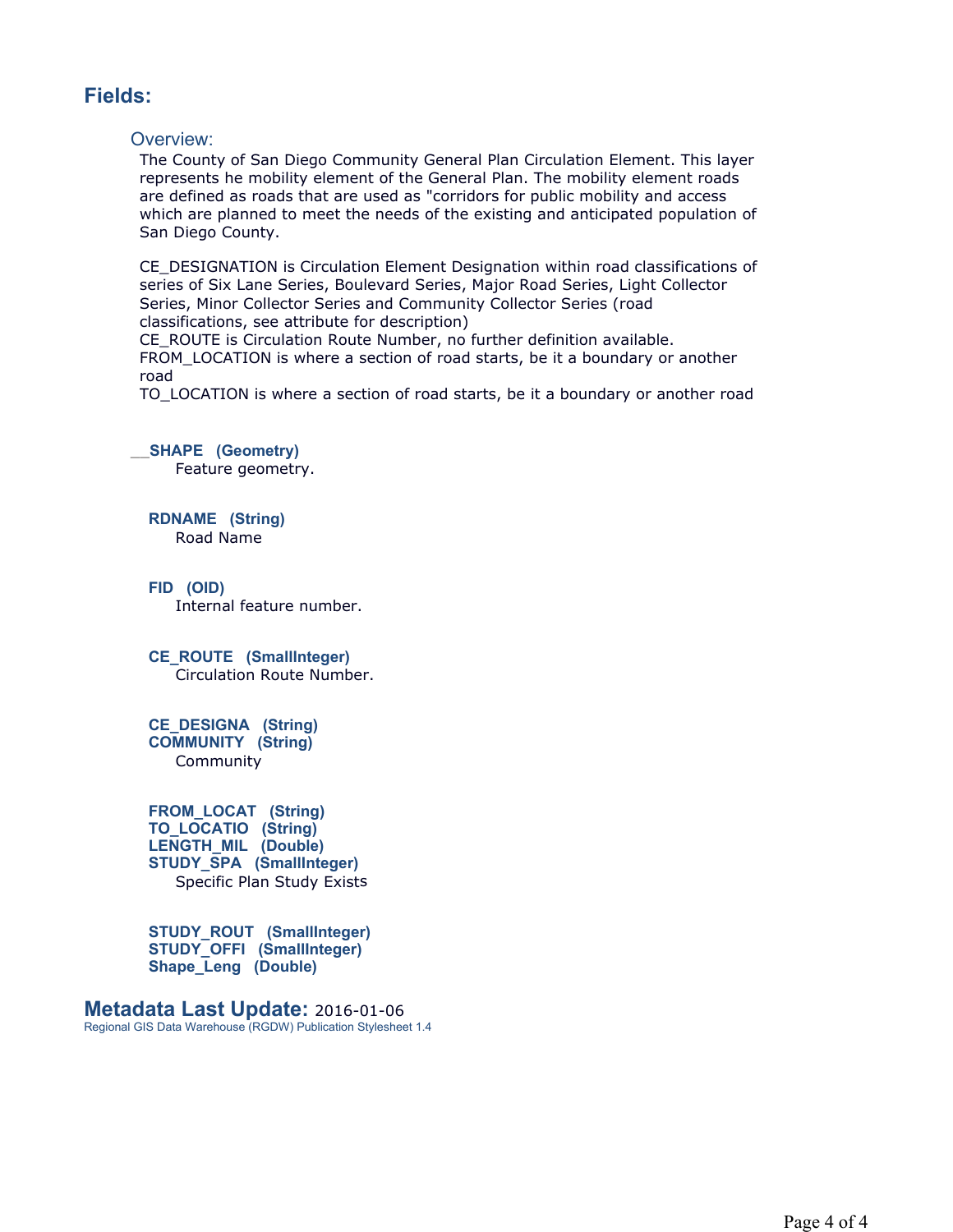

# **Tags**

Roads, San Diego County, Transportation, Freeway, Highway, Collector, Arterial, Streets

# **Summary:**

This dataset comprises centerline segments for roads (both active and inactive, public and private, constructed or of record) in San Diego County based on data received from all official jurisdictions within the County (the County and 18 cities).

**Feature Type:** Line

**Number of Records:** 158445

**Publication Date:** 2016-06-06

**Date of Data (Temporal Period Extent):** 2016-06-06

**Extent:** The spatial extent of this dataset is San Diego County. The temporal extent is variable.

Extent in Longitude Latitude

**North** 33.509492 **South** 32.530639 **West** -117.597058 **East** -116.080209

Extent in the item's coordinate system

**North** 2129010.001133 **South** 1775474.668000 **West** 6151037.000000 **East** 6613422.000000

# **Description:**

This dataset comprises road centerlines for all roads in San Diego County. Road centerline information is collected from recorded documents (subdivision and parcel maps) and information provided by local jurisidictions (Cities in San Diego County, County of San Diego). Road names and address ranges are as designated by the official address coordinator for each jurisidcition. Jurisdictional information is created from spatial overlays with other data layers (e.g. Jurisdiction, Census Tract).The layer contains both public and private roads. Not all roads are shown on official, recorded documents. Centerlines may be included for dedicated public roads even if they have not been constructed. Public road names are the official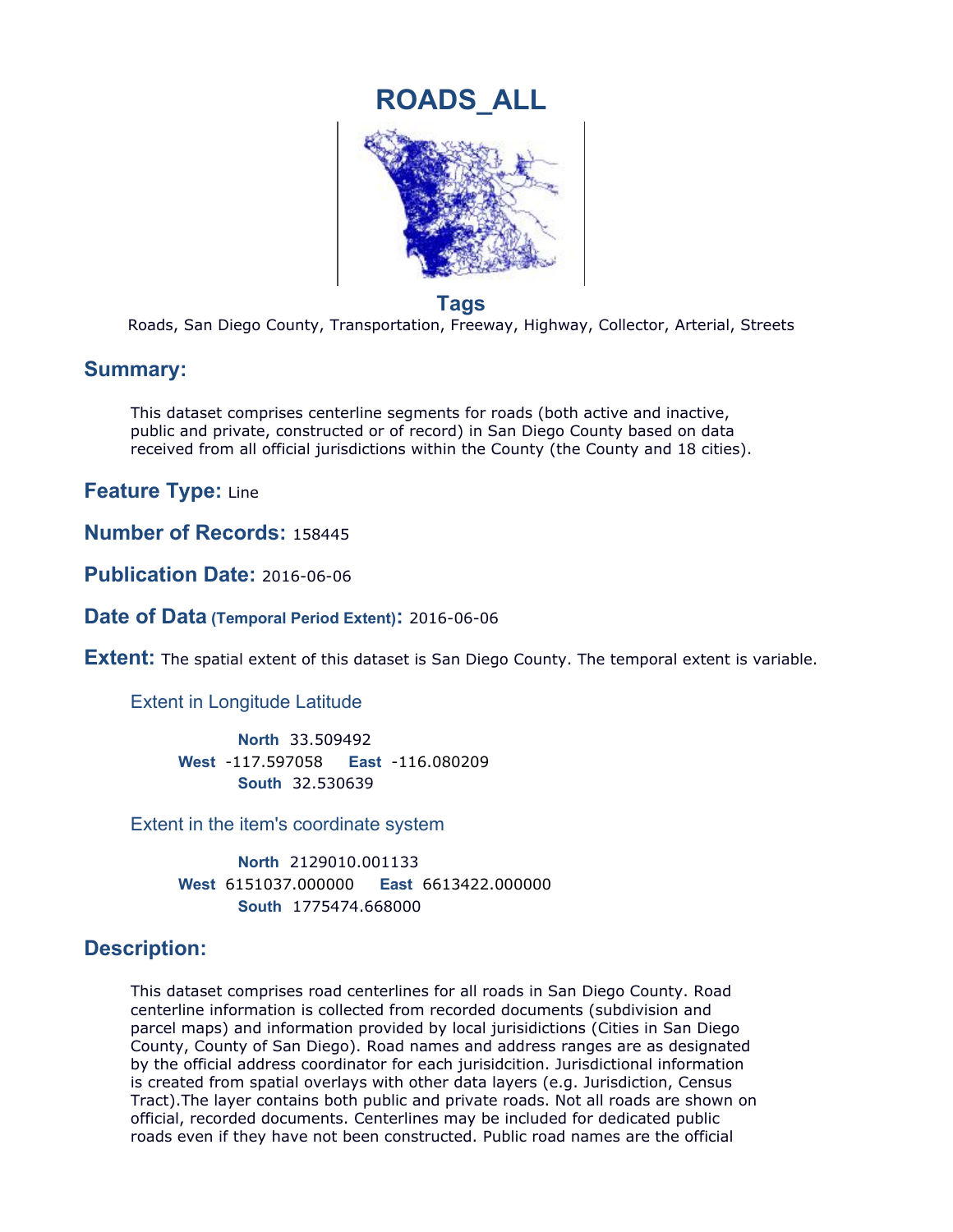names as maintained by the addressing authority for the jurisdiction in which the road is located. Official road names may not match the common or local name used to identify the road (e.g. State Route 94 is the official name of certain road segments commonly referred to as Campo Road).Private roads are either named or unnamed. Named private roads are as shown on official recorded documents or as directed by the addressing authority for the jurisdiction in which the road is located. Unnamed private roads are included where requested by the local jurisidiction or by SanGIS JPA members (primarily emergency response dispatch agencies). Roads are comprised of road segments that are individually identified by a unique, and persistent, ID (ROADSEGID). Roads segments are terminated where they intersect with each other, at jurisdictional boundaries (i.e. city limits), certain census tract and law beat boundaries, at locations where road names change, and at other locations as required by SanGIS JPA members. Each road segment terminates at an intersection point that can be found in the ROADS\_INTERSECTION layer.Road centerlines do not necessarily follow the centerline of dedicated rights-of-way (ROW). Centerlines are adjusted as needed to fit the actual, constructed roadway. However, many road centerline segments are created intially based on record documents prior to construction and may not have been updated to meet as-built locations. Please notify SanGIS if the actual location differs from that shown. See the SanGIS website for contact information and reporting problems (http://www.sangis.org/contact/problem.html).Note, the road speeds in this layer are based on road segment class and were published as part of an agreement between San Diego Fire-Rescue, the San Diego County Sheriff's Department, and SanGIS. The average speed is based on heavy fire vehicles and may not represent the posted speed limit.

# **Credits:**

SanGIS using information from documents recorded with the County of San Diego and the addressing authorities in the 18 cities in San Diego County.

# **Use Limitation:**

Data is generalized and created for use in regional projects. Please refer to SanGIS GIS data end user use agreement and disclaimer which is available at the following: http://www.sangis.org/Legal\_Notice.htm. See Metadata Description item for futher information.

# **Topics and Keywords**

Topic Categories: Planning Cadastral Transportation

#### Themes:

Roads, Streets, Transportation, Routes, Centerlines, Highways, Freeways, Expressways, Collector

#### Places:

California, County of San Diego, Carlsbad, Coronado, Chula Vista, Del Mar, El Cajon, Encinitas, Escondido, Imperial Beach, Lemon Grove, La Mesa, National City, Oceanside, Poway, San Diego, San Marcos, Solana Beach, Santee, Vista

# **Resource Details:**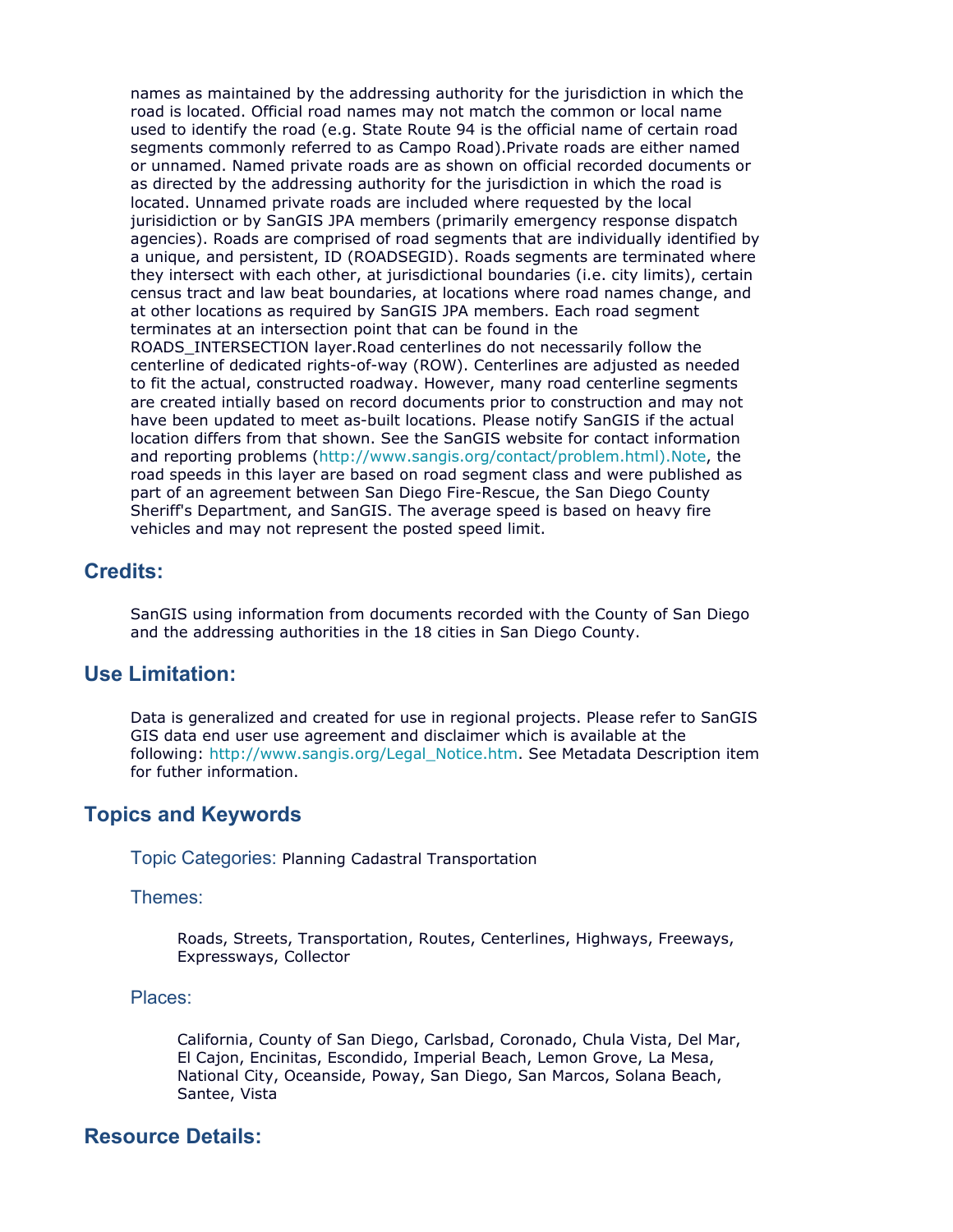Status: On Going Type: Vector Update Frequency: Weekly Next Update: 2014-09-05

# **Spatial Reference System:**

Type: Projected Reference: GCS\_North\_American\_1983 Projection: NAD\_1983\_StatePlane\_California\_VI\_FIPS\_0406\_Feet

Identifier: 2230 Codespace: EPSG Version: 8.6.2

# **Contacts:**

Point of Contact

Operations Manager, Operations Manager SanGIS 5510 Overland Ave, Suite 230 San Diego, California. 92123

webmaster@sangis.org (858) 874-7000

#### **Distributor**

SanGIS 5510 Overland Avenue, Suite 230 San Diego, California. 92123 Data Librarian Data Librarian webmaster@sangis.org (858) 874-7000

# **Distribution Ordering Instructions:**

Refer to SanGIS website (http://www.sangis.org/services/index.html) to obtain further information on mapping and data extraction services available from SanGIS.

# **Online Ordering Description:**

The roads all dataset is available for download as shapefile from http://www.sangis.org/download.index.html and roads can also be viewed on the SanGIS interactive webmap (http://sdgis.sandag.org;)

# **Fields:**

Overview: Road segments are uniquely identified by the road segment identifier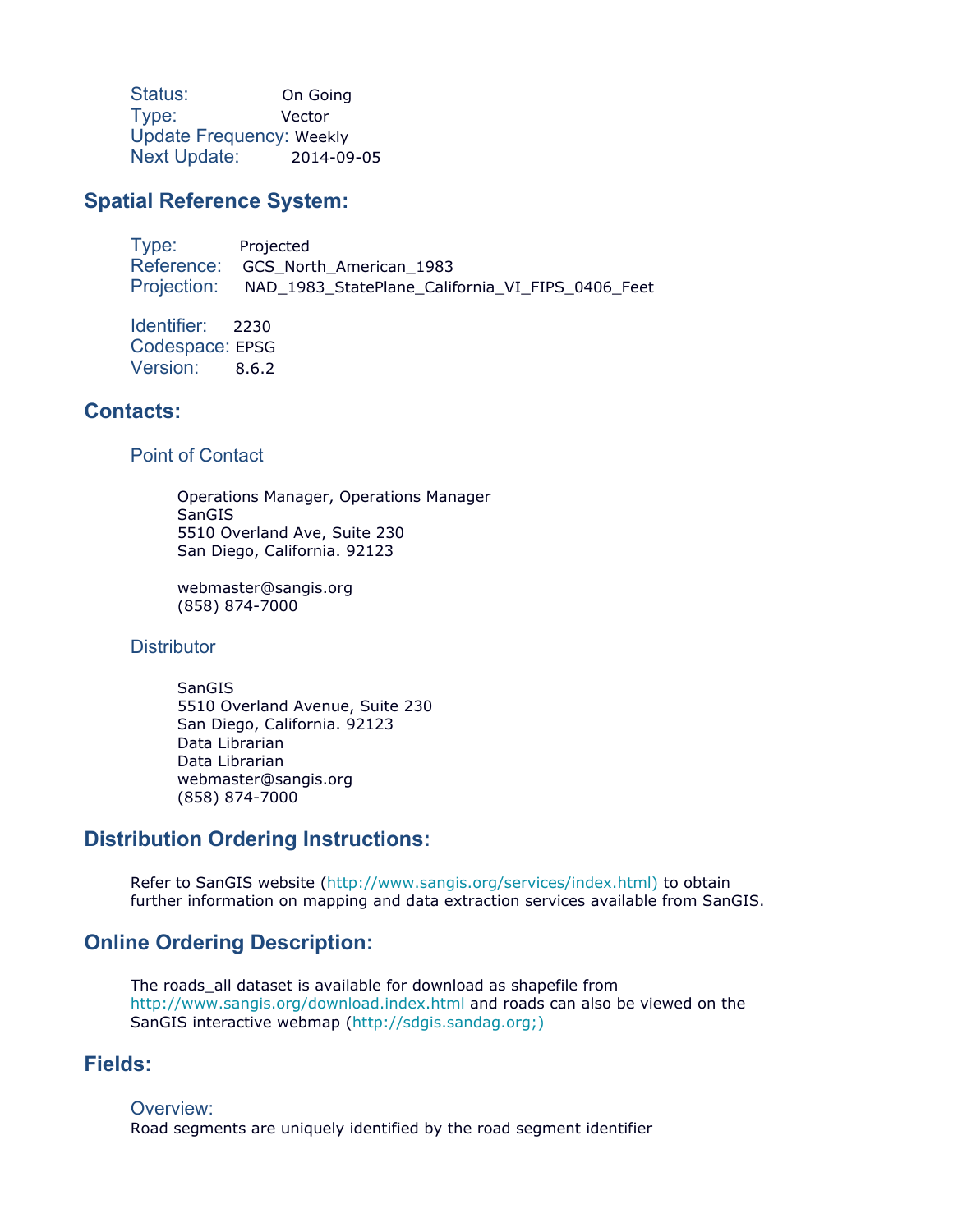(ROADSEGID). This attribute is persistent over time. There are over 65 attributes for each road segment. These attributes provide information in 5 general categories:

Coordinate Values (12 attributes) - To/From and mid-point X and Y coordinates of segment and a pseudo-elevation value at each end of the segment. Coordinate value attributes are:

F\_LEVEL, T\_LEVEL, FNODE, TNODE, FRXCOORD, TOXCOORD, FRYCOORD, TOYCOORD, MIDXCOORD, MIDYCOORD, NAD83E, NAD83N

Address Range (8 attributes) - Low and high addresses on left and right sides of segment. Left/Right is defined by the direction of the segment as determined by the address range. Road direction is from low to high address. Address range attributes are:

ABHIADDR, ABLOADDR, LHIGHADDR, RHIGHADDR, LLOWADDR, RLOWADDR, LMIXADDR, RMIXADDR

Road Name (10 attributes) - Official road name component values. Fields are provided for systems that allow a maximum of 20 characters in a road name or 30 characters in the name component. Official road names are abbreviated to 20 or 30 characters if needed (road names only not including pre- and post-direction and suffix/types). Road names are assigned based on the ROADID value. ROADID is referemce to the road name maintained by SanGIS in a road name table. All roads with the same ROADID will have the same road name values. Road name attributes are:

RD20FULL, RD20PRED, RD20NAME, RD20SFX, RD30FULL, RD30PRED, RD30POSTD, RD30NAME, RD30SFX, ROADID

Jurisdiction Overlays (14 attributes) - Values calculated from a spactial overlay of the road segment with various jurisdictional layers maintained by SanGIS. Jurisdiction overlays are provided for left and right sides of the segment. Left/Right is defomed by the direction of the segment as determined by the address range. Road direction is from low to high address. Left/Right overlay values are calculated based on a point that is 7 ft left or right of the segment midpoint. All other overlays are calculated at the midpoint of the segment. Jurisdictional overlay attributes are:

L\_BEAT, R\_BEAT, L\_BLOCK, R\_BLOCK, L\_PSBLOCK, R\_PSBLOCK, L\_TRACT, R\_TRACT, L\_ZIP, R\_ZIP, LJURISDIC, RJURISDIC, LPSJUR, RPSJUR

Segment Specfic (21 attributes) - All attributes that are specific to the road segment and not included in the categories above. These values are assigned by SanGIS based on rules specified by SanGIS JPA member agencies.

#### Citation:

SanGIS. Contact SanGIS for additional information on any attribute. Refer to ROADS\_INTERSECTION for road segment termination types.

#### \_\_**FID (OID)**

Internal feature number.

#### **ROADSEGID (Integer)**

Road segment indentifier. Unique key to road segment. Persistent over time.

#### **RULEID (Integer)**

This field is created by ArcGIS as part of the Feature Class Representation.

#### **L\_BEAT (SmallInteger)**

Law (police) beat number on left side of road.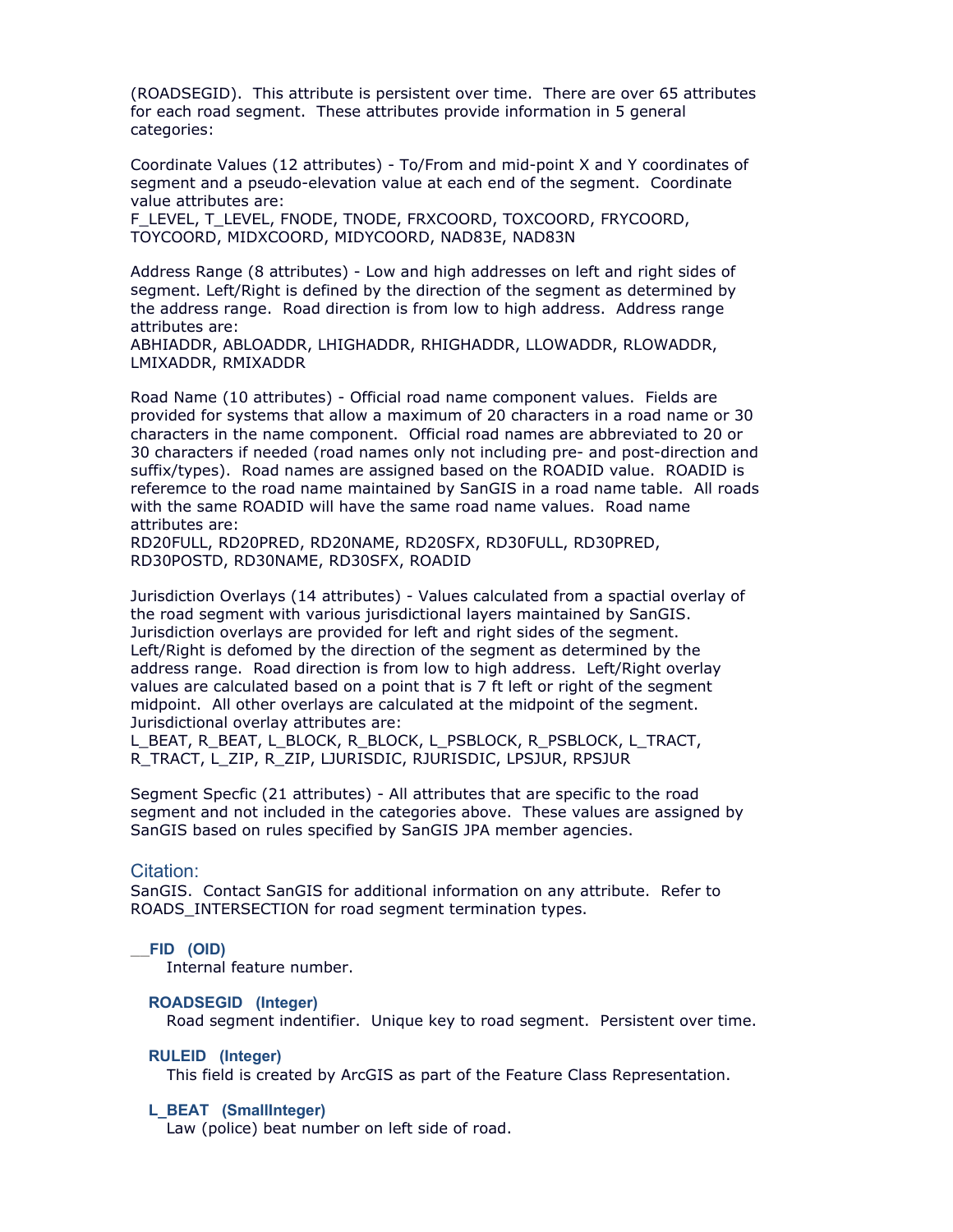Value derived from a spatial overlay of the LAW\_BEATS layer at a point 7' left of the segment midpoint.

#### **POSTDATE (Date)**

Identifies last date that road segment was changed

#### **LPSJUR (String)**

Public safety jurisdiction code on left side of road. Value derived from a spatial overlay of the JUR\_PUBLIC\_SAFETY layer at a point 7' left of the segment midpoint.

Code; Description CB; Carlsbad CN; Unincorporated CO; Coronado CV; Chula Vista DM; Del Mar EC; El Cajon EN; Encinitas ES; Escondido IB; Imperial Beach LG; Lemon Grove LM; La Mesa NC; National City OC; Oceanside PW; Poway SD; San Diego SM; San Marcos SO; Solana Beach ST; Santee VS; Vista

#### **PENDING (String)**

Recording status indicator of map creating this road segment Y=yes, recording pending N=no, map recorded or not available

#### **R\_ZIP (Integer)**

Five digit zip code number on right side of road. Value derived from a spatial overlay of the ZIPCODE layer at a point 7' right of the segment midpoint.

#### **TNODE (Integer)**

ID of the intersection point at the TO point (end) of the segment. Refers to the unique intersection point ID attribute (INTERID) in the ROADS\_INTERSECTION layer. Each road segment has an associated intersection point at the start and end points.

#### **RHIGHADDR (Integer)**

Highest address value on the right side of the road. Generally the value at the TO (end) node.

#### **ROADID (Integer)**

Road name identifier. Refers to the unique ROADID in the SanGIS road name table. Road name components are assigned to a segment based on a lookup by ROADID in the road name table. All segments with the same ROADID value make up a "road" in the more general sense.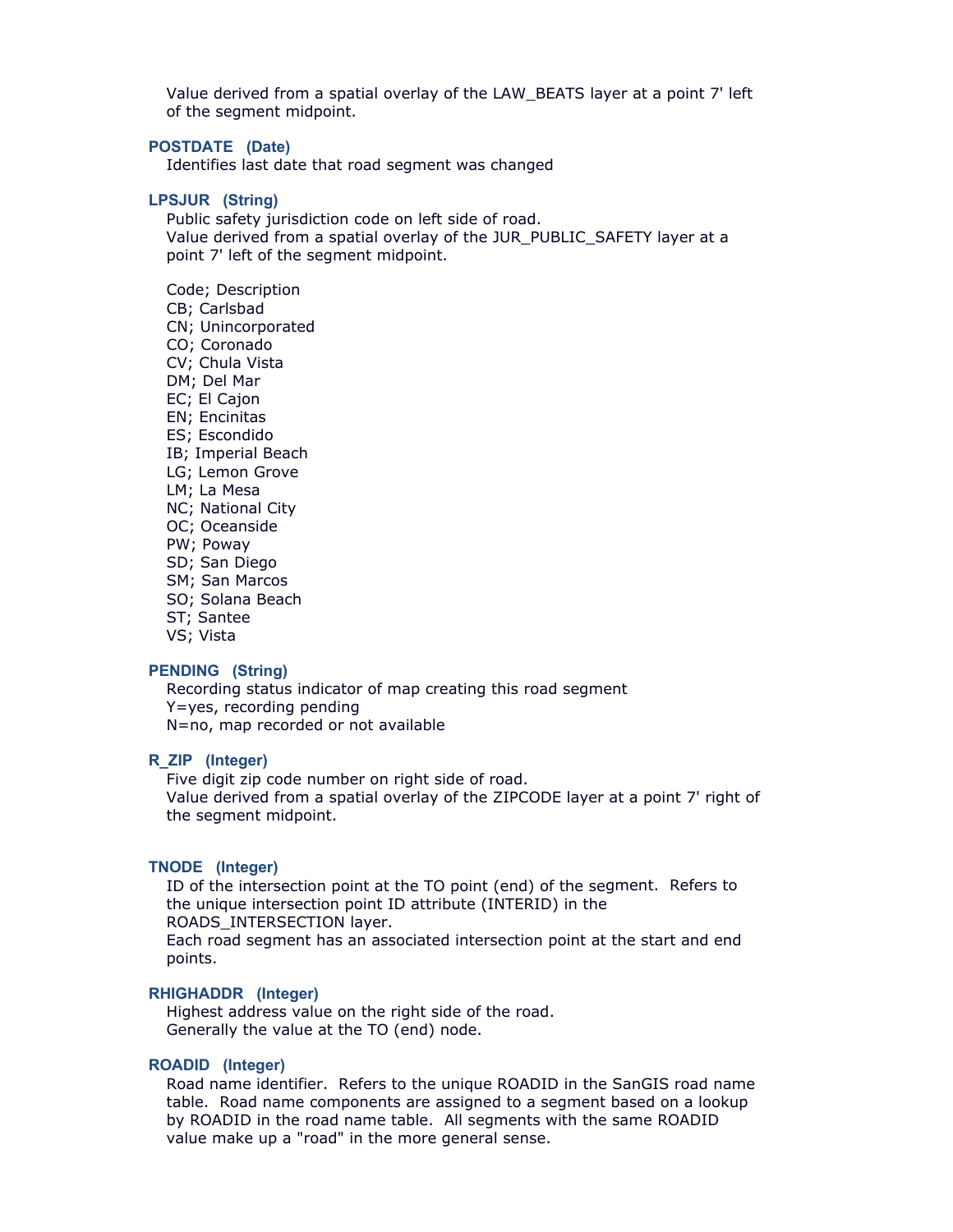#### **DEDSTAT (String)**

Dedication status

Code; Description

- A; Abandoned
- D; Dedicated

L; Dedicated, but unofficially named Alley

- O; Offer for dedication (street reservation)
- P; Private street
- Q; Undocumented
- U; Undedicated

#### **SEGSTAT (String)**

Road segment status

Code; Description

- A; Approved
- C; Constructed
- M; Maintained
- R; Recorded
- T; Tentative

#### **NAD83E (Double)**

California State Plane Zone 6, NAD83 Easting (X) coordinate at the FROM (start) node

#### **ONEWAY (String)**

One way street code

Code; Description

F; Addresses increases in same direction as traffic flow

- T; Addresses increase in opposite direction of traffic flow
- B; Two-way streets (default value)

#### **NAD83N (Double)**

California State Plane Zone 6, NAD83 Northing (Y) coordinate at the FROM (start) node

#### **SUBDIVID (Integer)**

SanGIS subdivision ID (links to SUBDIVISION layer). Field updated by spatial join with Subdivision layer or added by editor from LOTS layer. Not populated for all segments.

#### **RD20SFX (String)**

Road Suffix (aka street type) for 20 character road name abbreviations always two letters

Code; Description AL; ALLEY AR; ARCADE AV; AVENUE BL; BOULEVARD BP; BIKEPATH BR; BRIDGE BY; BYPASS CE; CORTE CG; CROSSING CP; CAPE CR; CIRCLE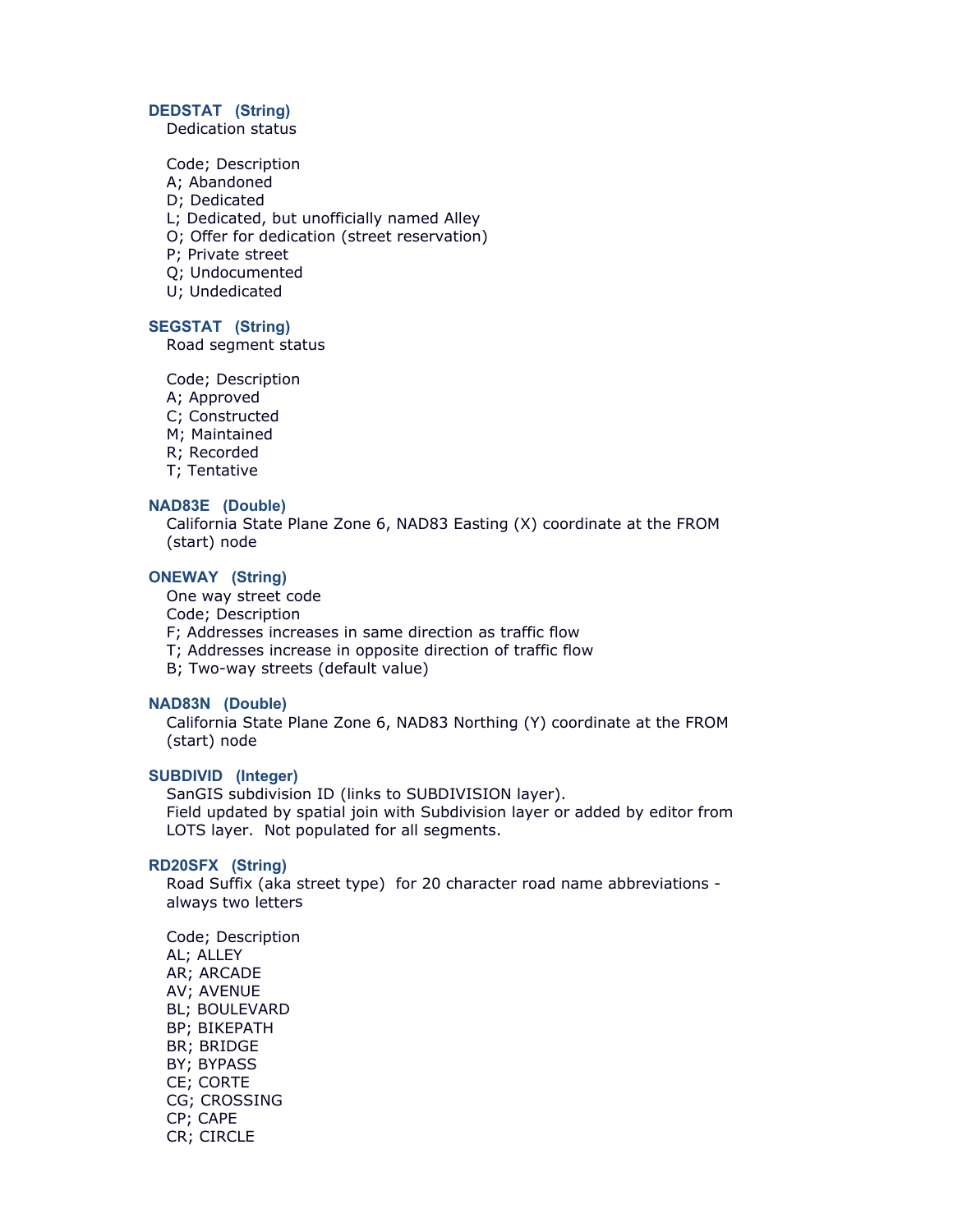CS; CRESCENT CT; COURT CV; COVE CY; CAUSEWAY DR; DRIVE DY; DRIVEWAY EX; EXTENSION EY; EXPRESSWAY FR; FERRY FY; FREEWAY HY; HIGHWAY IN; INTERCHANGE LN; LANE LP; LOOP ML; MALL PA; PATH PE; POINTE PL; PLACE PS; PASS PT; POINT PY; PARKWAY PZ; PLAZA RA; RAMP RD; ROAD RW; ROW SQ; SQUARE ST; STREET TL; TRAIL TR; TERRACE TT; TRUCKTRAIL WK; WALK WY; WAY

#### **LLOWADDR (Integer)**

Lowest address value on the left side of the road. Generally the value at the FROM (start) node.

#### **F\_LEVEL (SmallInteger)**

Psuedo elevation value at the FROM (start) node of the segment. The F\_LEVEL (from level) AND T\_LEVEL (to level) attributes define relative vertical separation between road segments. Values range from 0 to 9 with 0 defining a road segment below ground level and level 1 are road segments usually at ground level. Values 2 to 9 define a relative vertical separation to the base ground level road segment. Value 2 segments would be above a value 1 segment but lower than a value 3 segments. An example would be the I-805/I-8 interchange across Mission Valley where the F\_LEVEL and T\_LEVEL values for the road segments through the interchange range from 1 to 4. An individual road segment can have different F\_LEVEL and T\_LEVEL values indicating a transition between vertical separations.

#### **RD30SFX (String)**

Abbreviated street name suffix (aka street type) for 30 character road names. That is, the part of the road name that describes the type of street. Up to four letter abbreviations are used according to the SanGIS standards manual as shown below. Does not necessarily match with US Postal Service suffix designations.

ALY: ALLEY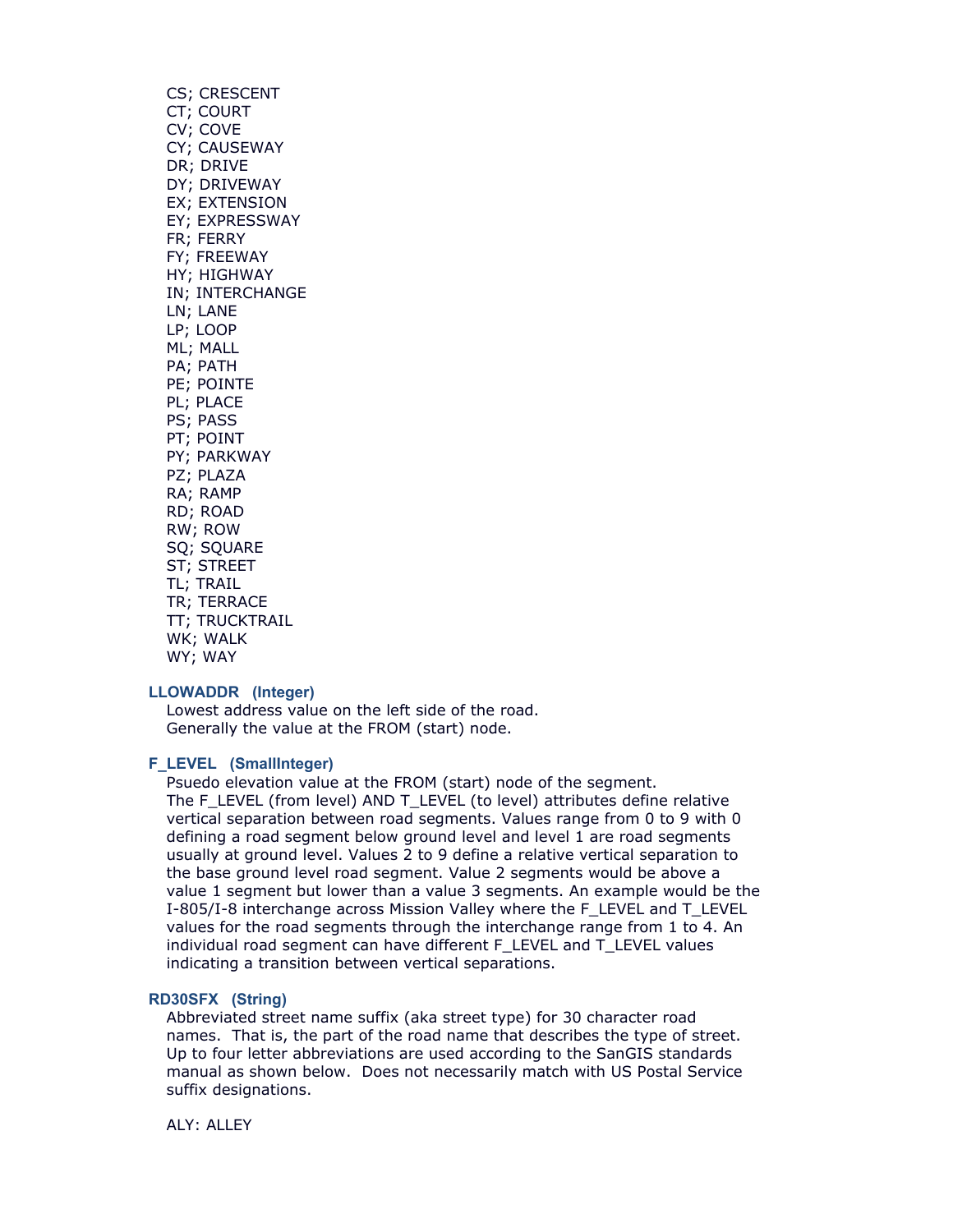ARC: ARCADE AVE: AVENUE BP: BIKEPATH BLVD: BOULEVARD BRG: BRIDGE BYP: BYPASS CSWY: CAUSEWAY CIR: CIRCLE CTE: CORTE CT: COURT CV: COVE CRES: CRESCENT XING: CROSSING DR: DRIVE DRWY: DRIVEWAY EXPY: EXPRESSWAY EXT: EXTENTION FRY: FERRY FWY: FREEWAY GLEN: GLEN HWY: HIGHWAY INTR: INTERCHANGE LN: LANE LOOP: LOOP MALL: MALL PKY: PARKWAY PASS: PASS PATH: PATH PL: PLACE PLZ: PLAZA PT: POINT PTE: POINTE RAMP: RAMP RD: ROAD ROW: ROW SQ: SQUARE ST: STREET TER: TERRACE TRL: TRAIL TKTL: TRUCKTRAIL WALK: WALK WAY: WAY

#### **RD30PRED (String)**

One or two character abbreviation for pre-direction component (direction preceeding the road name) of road names abbreviated to 30 characters.

E; East N; North S; South W; West NE; Northeast NW; Northwest SE; Southeast SW; Southwest

#### **RD20PRED (String)**

One character abbreviation for pre-direction component (direction preceeding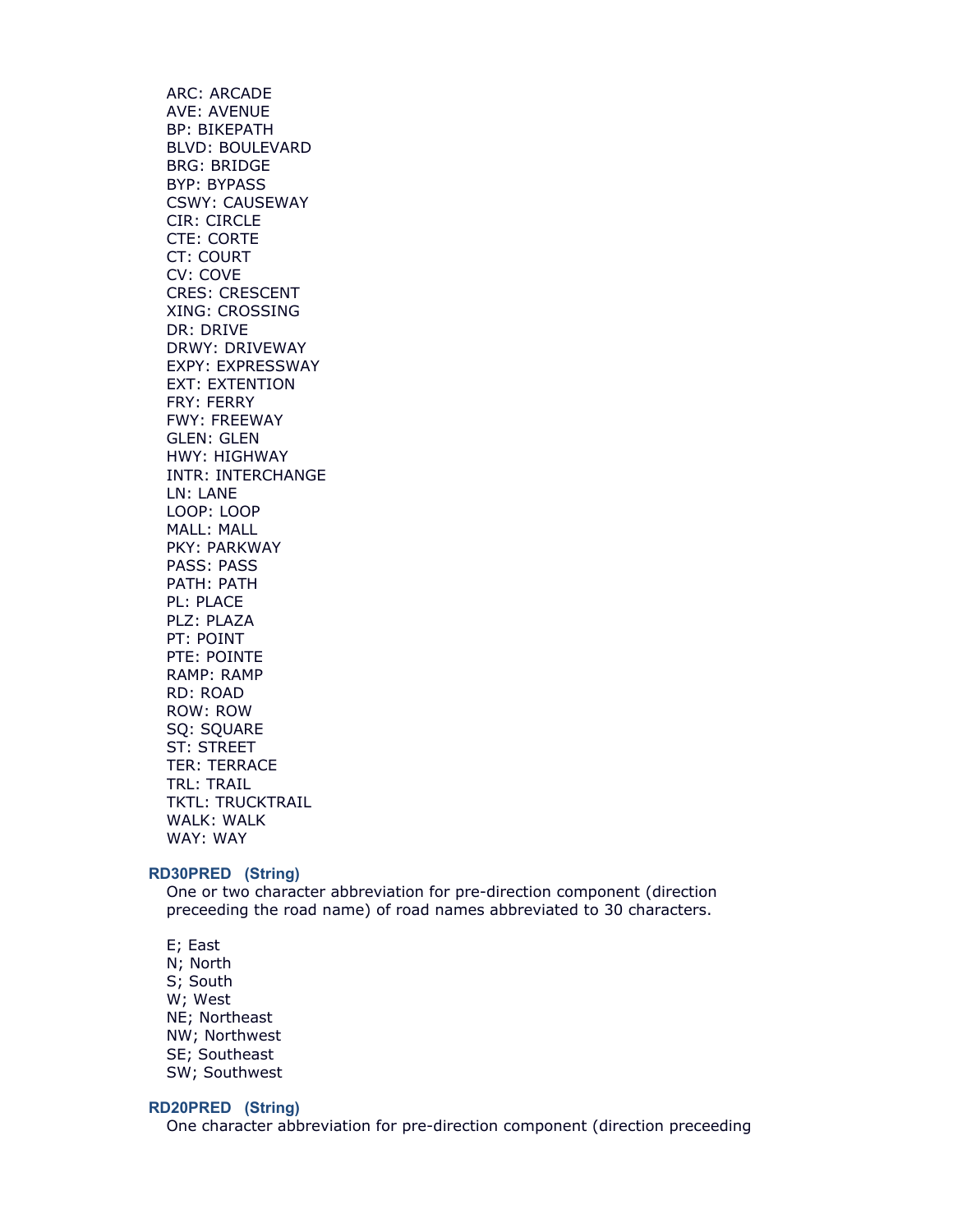road name) of road names abbreviated to 20 characters.

E; East N; North, Northwest or Northeast

S; South, Southwest or Southeast

W; West

#### **TOXCOORD (Double)**

X (Easting) coordinate of the end (TO) point of the segment. California State Plane, Zone 6, NAD83

#### **MIDXCOORD (Double)**

X (Easting) coordinate of the mid-point of the segment. California State Plane, Zone 6, NAD83

#### **SPEED (SmallInteger)**

Average driving speed based on segment classification (SEGCLASS). This attribute is not intended to be the posted speed limit for the roads segment. SPEED is established by emergency vehicle dispatch agencies generally based on heavy fire vehicles in order to allow the Fire Department to determine realistic response times.

#### **FRYCOORD (Double)**

Y (Northing) coordinate of the start (FROM) point of the segment. California State Plane, Zone 6, NAD83

#### **FRXCOORD (Double)**

X (Easting) coordinate of the start (FROM) point of the segment. California State Plane, Zone 6, NAD83

#### **L\_TRACT (Integer)**

US 2010 census tract number on left side of road. Value derived from a spatial overlay of the CENSUS\_TRACT layer at a point 7' left of the segment midpoint.

#### **R\_TRACT (Integer)**

US 2010 census tract number on right side of road. Value derived from a spatial overlay of the CENSUS\_TRACT layer at a point 7' right of the segment midpoint.

#### **CARTO (String)**

Cartographic display indicator. Used to provide more appropriate cartographic representation. Generally the same as SEGCLASS. Not rigorously maintained.

Code; Description

- 1; Freeway/Expressway
- 2; Highway/State Routes
- 3; Minor Highway/Major Roads
- 4; Arterial or Collector
- 5; Local Street
- 6; Unpaved Road
- 7; Private Road
- 8; Freeway Transition Ramp
- 9; Freeway On/Off Ramp
- A; Alley
- H; Speed Hump
- M; Military Street within Base
- P; Paper Street
- Q; Undocumented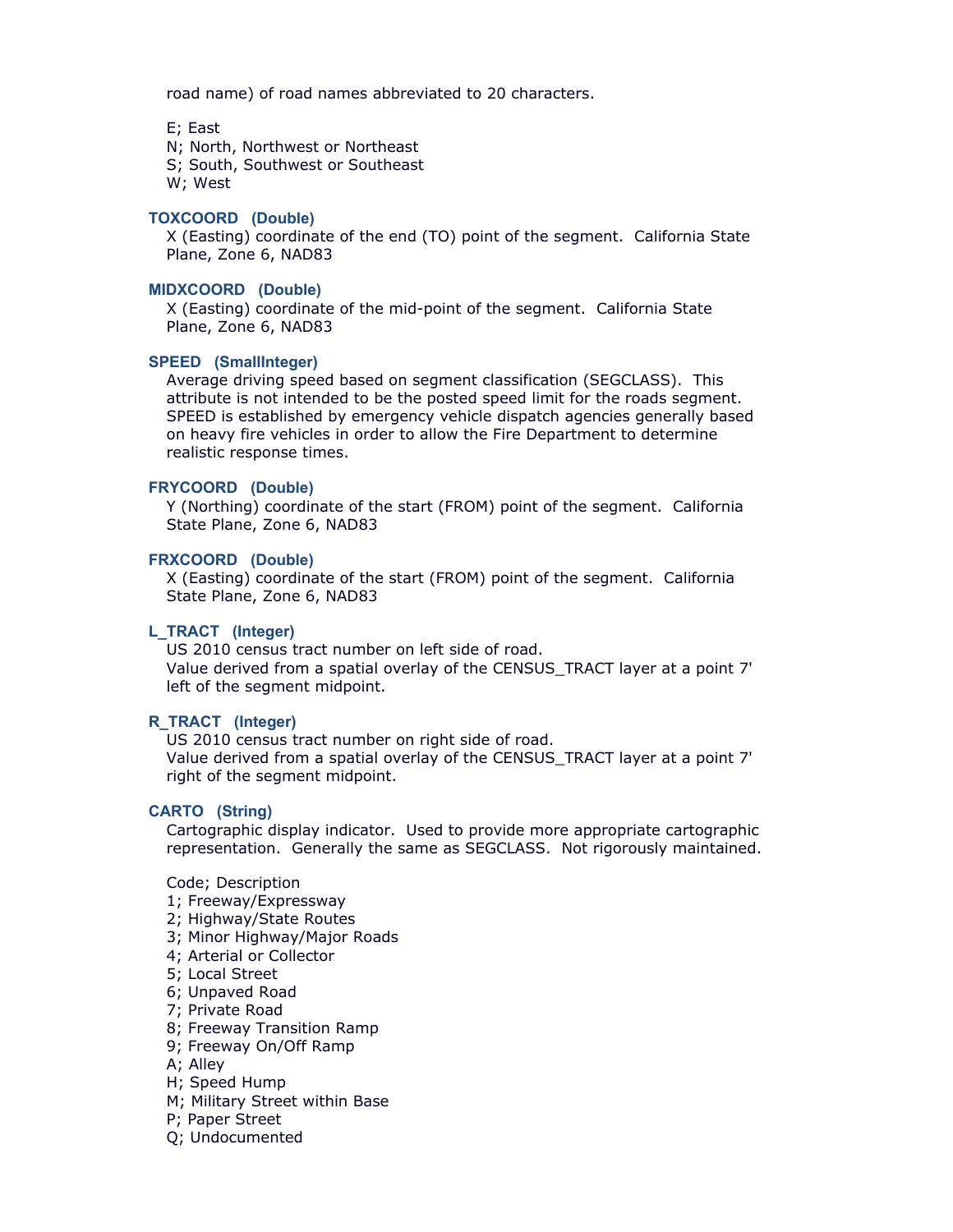W; Walkway

#### **SEGCLASS (String)**

Segment class

Code; Description

- 1; Freeway/Expressway
- 2; Highway/State Routes
- 3; Minor Highway/Major Roads
- 4; Arterial or Collector
- 5; Local Street
- 6; Unpaved Road
- 7; Private Road
- 8; Freeway Transition Ramp
- 9; Freeway On/Off Ramp
- A; Alley
- H; Speed Hump
- M; Military Street within Base
- P; Paper Street
- Q; Undocumented
- W; Walkway
- Z; Named Private Street

#### **RD20NAME (String)**

Official road name abbreviated to 20 characters according to rules established in the SanGIS policy and procedures manual. Attribute maintained for compatibiltiy by older systems with limited length fields.

#### **T\_LEVEL (SmallInteger)**

Psuedo elevation value at the TO (end) node of the segment. The F\_LEVEL (from level) AND T\_LEVEL (to level) attributes define relative vertical separation between road segments. Values range from 0 to 9 with 0 defining a road segment below ground level and level 1 are road segments usually at ground level. Values 2 to 9 define a relative vertical separation to the base ground level road segment. Value 2 segments would be above a value 1 segment but lower than a value 3 segments. An example would be the I-805/I-8 interchange across Mission Valley where the F\_LEVEL and T\_LEVEL values for the road segments through the interchange range from 1 to 4. An individual road segment can have different F\_LEVEL and T\_LEVEL values indicating a transition between vertical separations.

#### **RD30FULL (String)**

Road full name including pre-direction, suffix (type), and post-direction indicators. Road name component abbreviated to 30 characters per SanGIS policy and procedure manuals. Full field limited to 41 characters (2 each for pre- and post-direction, 4 for suffix, 30 for name, plus spaces)

Note that there are only a few road segments in the county that have road names longer than 30 characters

#### **RD30POSTD (String)**

One or two character abbreviation for post-direction component (direction following the road name or suffix) of road names abbreviated to 30 characters.

E; East N; North S; South W; West NE; Northeast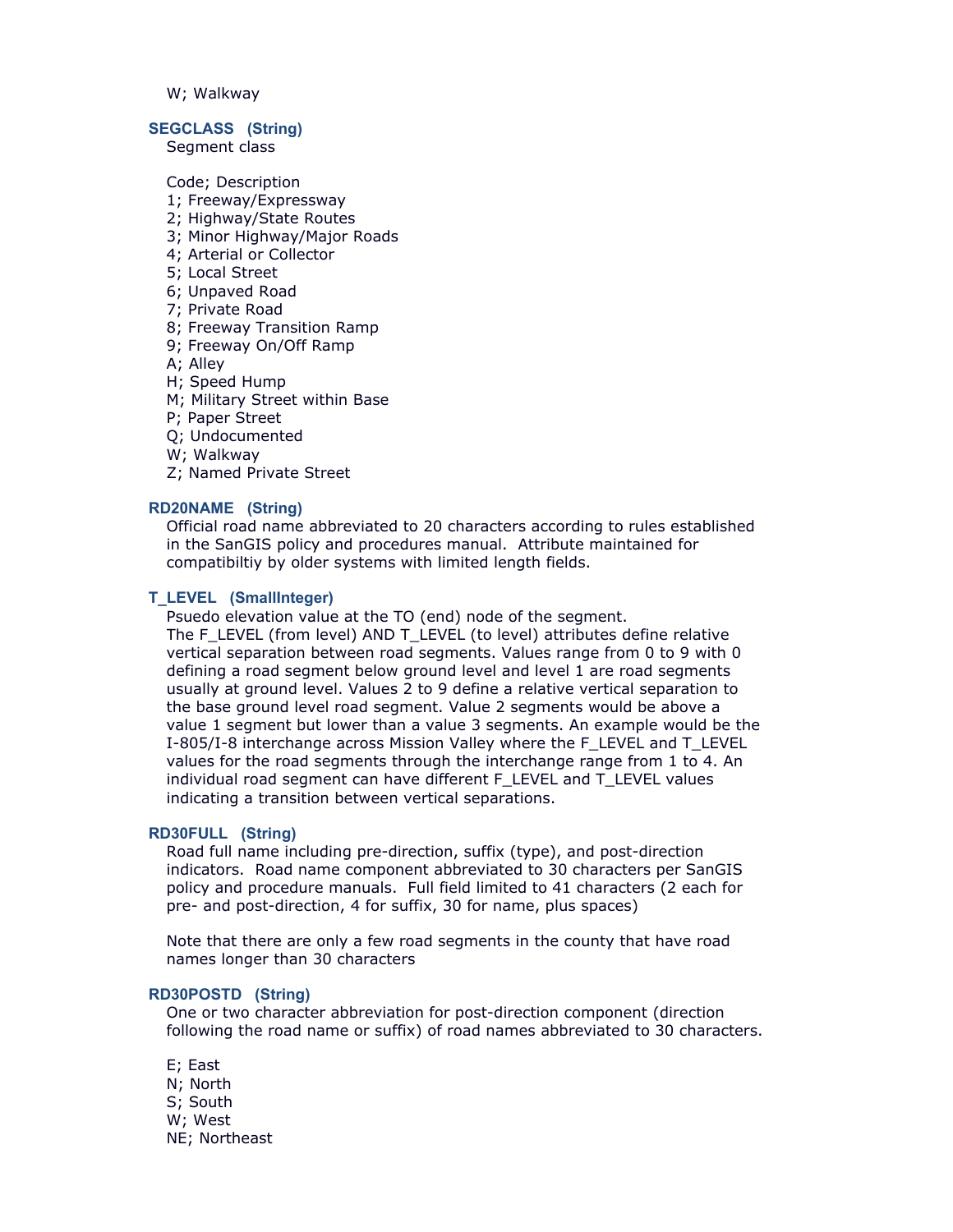NW; Northwest SE; Southeast SW; Southwest

#### **RD30NAME (String)**

Offical name of road abbreviate to 30 characters. Does not include pre- and post-direction or suffix components.

Note that there are very few road names in the county that exceed 30 characters in length.

#### **R\_BEAT (SmallInteger)**

Law (police) beat number on right side of road. Value derived from a spatial overlay of the LAW\_BEATS layer at a point 7' right of the segment midpoint.

#### **MIDYCOORD (Double)**

Y (Northing) coordinate of the mid-point of the segment. California State Plane, Zone 6, NAD83

#### **ADDSEGDT (Date)**

Date road segment was created

#### **TBMGRID (String)**

Thomas Brothers Map grid designation. Letter value indicates row and number value indicates column.

#### **FIREDRIV (String)**

Fire drivability as established by San Diego Fire-Rescue department. Used for routing. Exclusively for use by San Diego Fire-Rescue

Code: Description Y; Yes N; No

#### **TBMPAGE (String)**

Thomas Brothers Map page number created by an overlay of the mid-point of the road segment with the Thomas Brothers Map page layer.

#### **R\_BLOCK (Integer)**

US 2010 census block number on right side of road. Value derived from a spatial overlay of the CENSUS\_BLOCK layer at a point 7' right of the segment midpoint.

#### **L\_BLOCK (Integer)**

US 2010 census block number on left side of road. Value derived from a spatial overlay of the CENSUS\_BLOCK layer at a point 7' left of the segment midpoint.

#### **RJURISDIC (String)**

Jurisdiction code on right side of road. Value derived from a spatial overlay of the JUR\_MUNICIPAL layer at a point 7' right of the segment midpoint.

Code; Description CB; Carlsbad CN; Unincorporated CO; Coronado CV; Chula Vista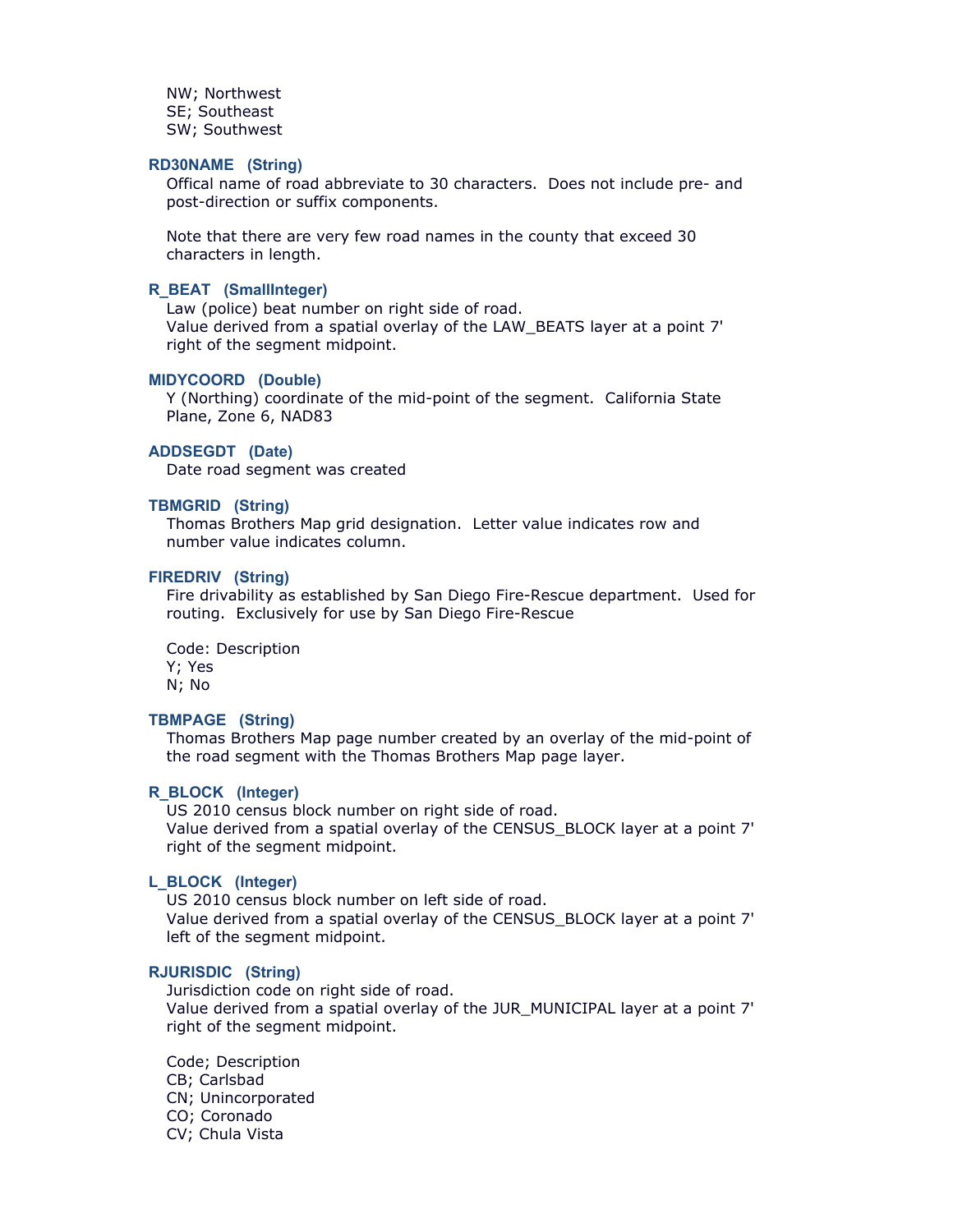DM; Del Mar EC; El Cajon EN; Encinitas ES; Escondido IB; Imperial Beach LG; Lemon Grove LM; La Mesa NC; National City OC; Oceanside PW; Poway SD; San Diego SM; San Marcos SO; Solana Beach ST; Santee VS; Vista

#### **L\_ZIP (Integer)**

Five digit zip code number on left side of road. Value derived from a spatial overlay of the ZIPCODE layer at a point 7' left of the segment midpoint.

#### **FNODE (Integer)**

ID of the intersection point at the FROM point (start) of the segment. Refers to the unique intersection point ID attribute (INTERID) in the ROADS\_INTERSECTION layer. Each road segment has an associated intersection point at the start and end points.

#### **RIGHTWAY (SmallInteger)**

Width of right-of-way

#### **LJURISDIC (String)**

Jurisdiction code on right side of road. Value derived from a spatial overlay of the JUR\_MUNICIPAL layer at a point 7' right of the segment midpoint.

Code; Description CB; Carlsbad CN; Unincorporated CO; Coronado CV; Chula Vista DM; Del Mar EC; El Cajon EN; Encinitas ES; Escondido IB; Imperial Beach LG; Lemon Grove LM; La Mesa NC; National City OC; Oceanside PW; Poway SD; San Diego SM; San Marcos SO; Solana Beach ST; Santee VS; Vista

**RPSJUR (String)**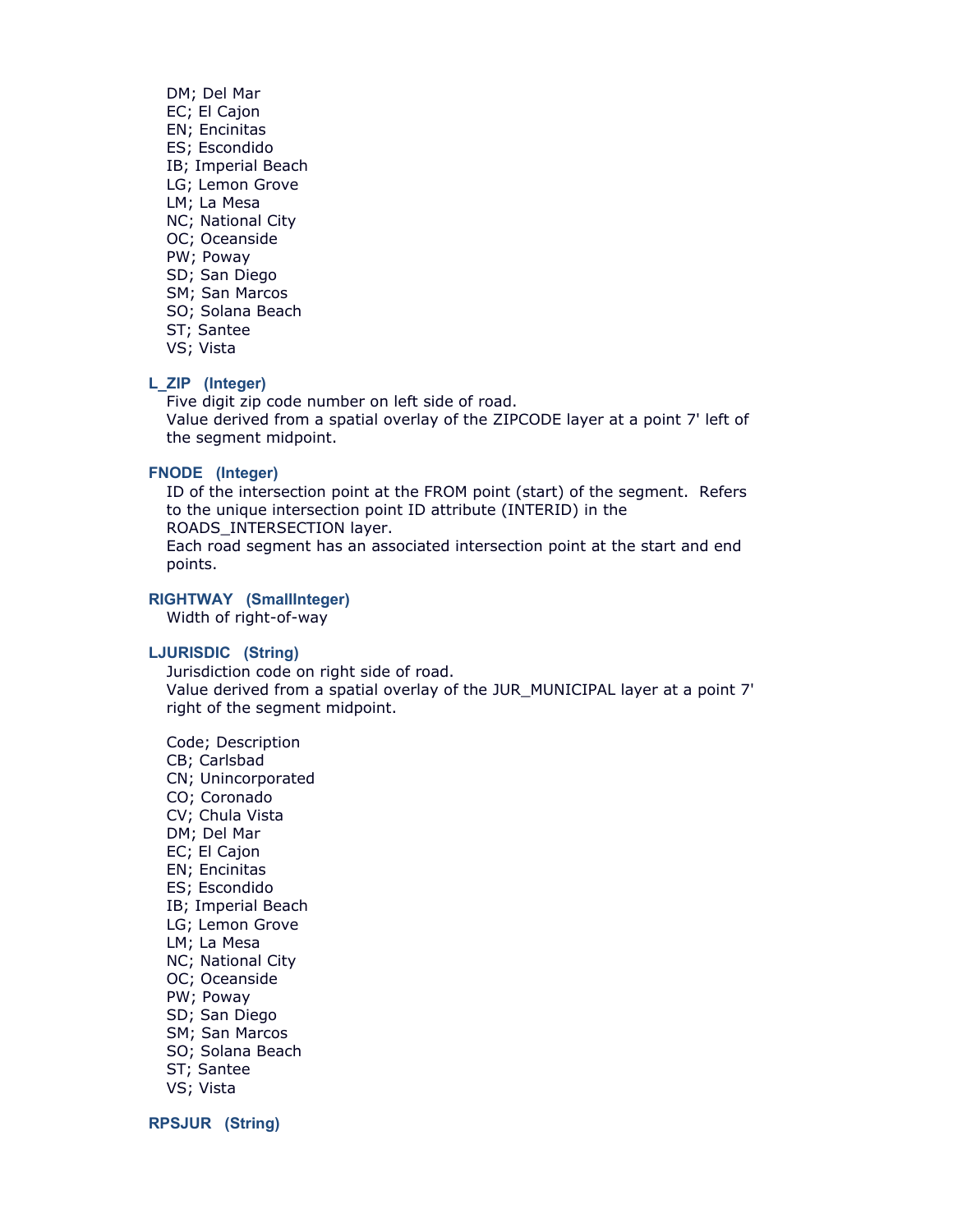Public safety jurisdiction code on right side of road. Value derived from a spatial overlay of the JUR\_PUBLIC\_SAFETY layer at a point 7' right of the segment midpoint.

Code; Description CB; Carlsbad CN; Unincorporated CO; Coronado CV; Chula Vista DM; Del Mar EC; El Cajon EN; Encinitas ES; Escondido IB; Imperial Beach LG; Lemon Grove LM; La Mesa NC; National City OC; Oceanside PW; Poway SD; San Diego SM; San Marcos SO; Solana Beach ST; Santee

VS; Vista

#### **Shape (Geometry)**

Feature geometry shape (multipoint, polyline, or polygon)

#### **TOYCOORD (Double)**

Y (Northing) coordinate of the end (TO) point of the segment. California State Plane, Zone 6, NAD83

#### **OBMH (String)**

On base military housing indicator (Y=yes or N=no)

#### **LHIGHADDR (Integer)**

Highest address value on the left side of the road. Generally the value at the TO (end) node.

#### **ABHIADDR (Integer)**

Absolute high address of road segment regardless of left or right side.

#### **FUNCLASS (String)**

Functional Class

Code; Description

- 1; Freeway to freeway ramp
- 2; Light (2-lane) collector street
- 3; Rural collector road
- 4; Major road/4-lane major road
- 5; Rural light collector/local road
- 6; Prime (primary) arterial
- 7; Private street
- 8; Recreational parkway
- 9; Rural mountain road
- A; Alley
- B; Class I bicycle path
- C; Collector/4-lane collector street
- D; Two-lane major street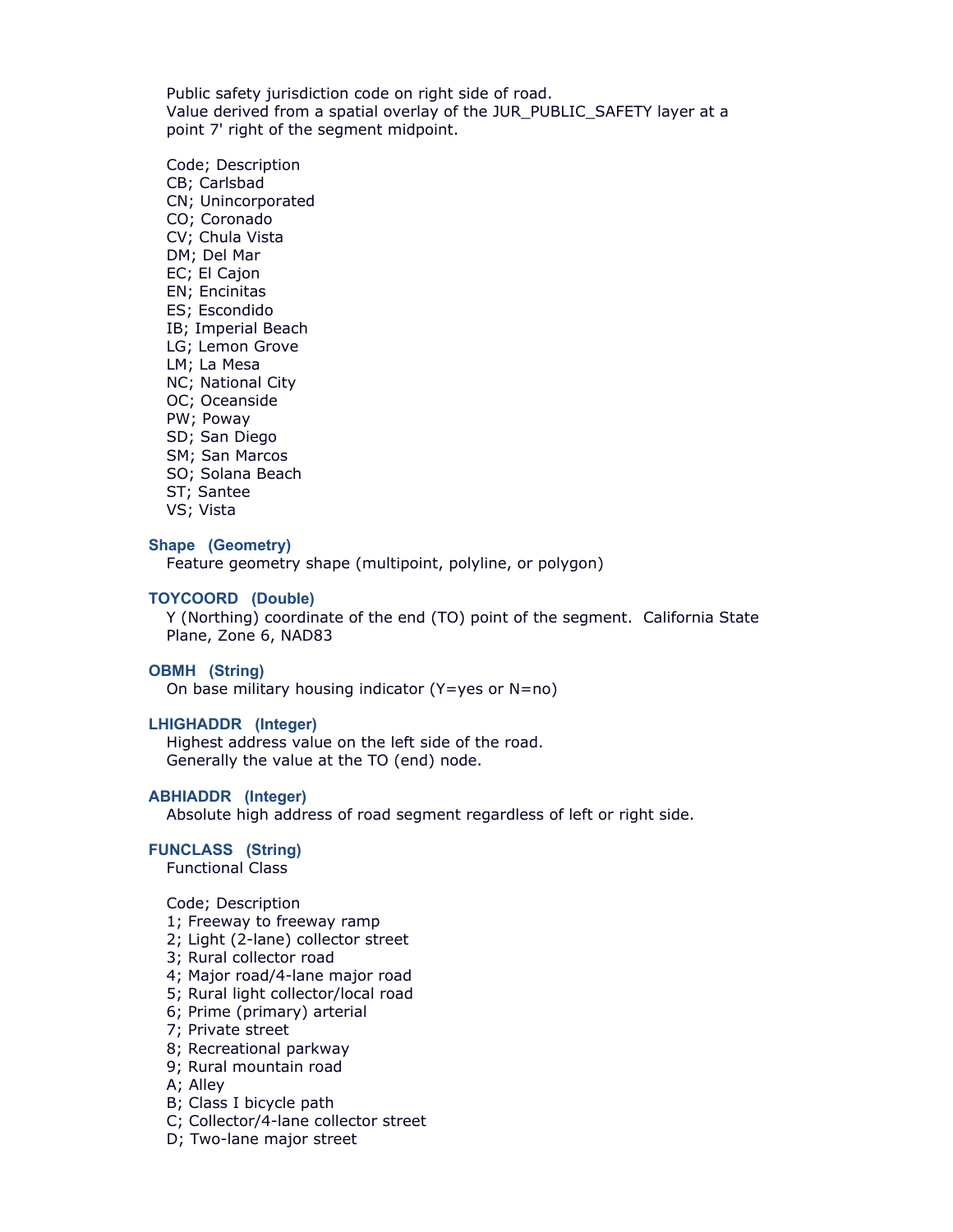- E; Expressway
- F; Freeway
- L; Local street/cul-de-sac
- M; Military street within base
- P; Paper street
- Q; Undocumented
- R; Freeway/expressway on/off ramp
- S; Six-lane major street
- T; Transitway
- U; Unpaved road
- W; Pedestrianway/bikeway

#### **R\_PSBLOCK (Integer)**

Public Safety Census Block

Value derived from a 7' offset from the midpoint of the road centerline to the SanGIS pseudo Census Blocks layer right of the road centerline.

These are "Pseudo" census blocks created by SanGIS and used exclusively for San Diego Police Department crime statistics. Usually the PSBLOCK will be the same as the census block but in some cases the census block is divided into two or more smaller portions so that no block spans two police beats. The Pseudo blocks are not published in the regular census block layer.

#### **TBMQUAD (String)**

Thomas Brothers quad value. Incomplete and no longer maintained. Thomas Bothers no longer publishes quad values. Attribute retained for use by legacy systems.

#### **POSTID (String)**

SanGIS internal identifier for last person or process to change road segment

#### **RD20FULL (String)**

Road full name including pre-direction and suffix (type). Road name component abbreviated to 20 characters per SanGIS policy and procedure manuals. Full field limited to 25 characters (1 for pre-direction, 2 for suffix, 20 for name, plus spaces). Post direction indicator is not included.

Maintained for legacy system compatibility.

#### **L\_PSBLOCK (Integer)**

Public Safety Census Block

Value derived from a 7' offset from the midpoint of the road centerline to the SanGIS pseudo Census Blocks layer left of the road centerline.

These are "Pseudo" census blocks created by SanGIS and used exclusively for San Diego Police Department crime statistics. Usually the PSBLOCK will be the same as the census block but in some cases the census block is divided into two or more smaller portions so that no block spans two police beats. The Pseudo blocks are not published in the regular census block layer.

#### **RLOWADDR (Integer)**

Lowest address value on the right side of the road. Generally the value at the FROM (start) node.

#### **RMIXADDR (String)**

Indicator showing whether odd and even (mixed) address are both shown on the right side of road.